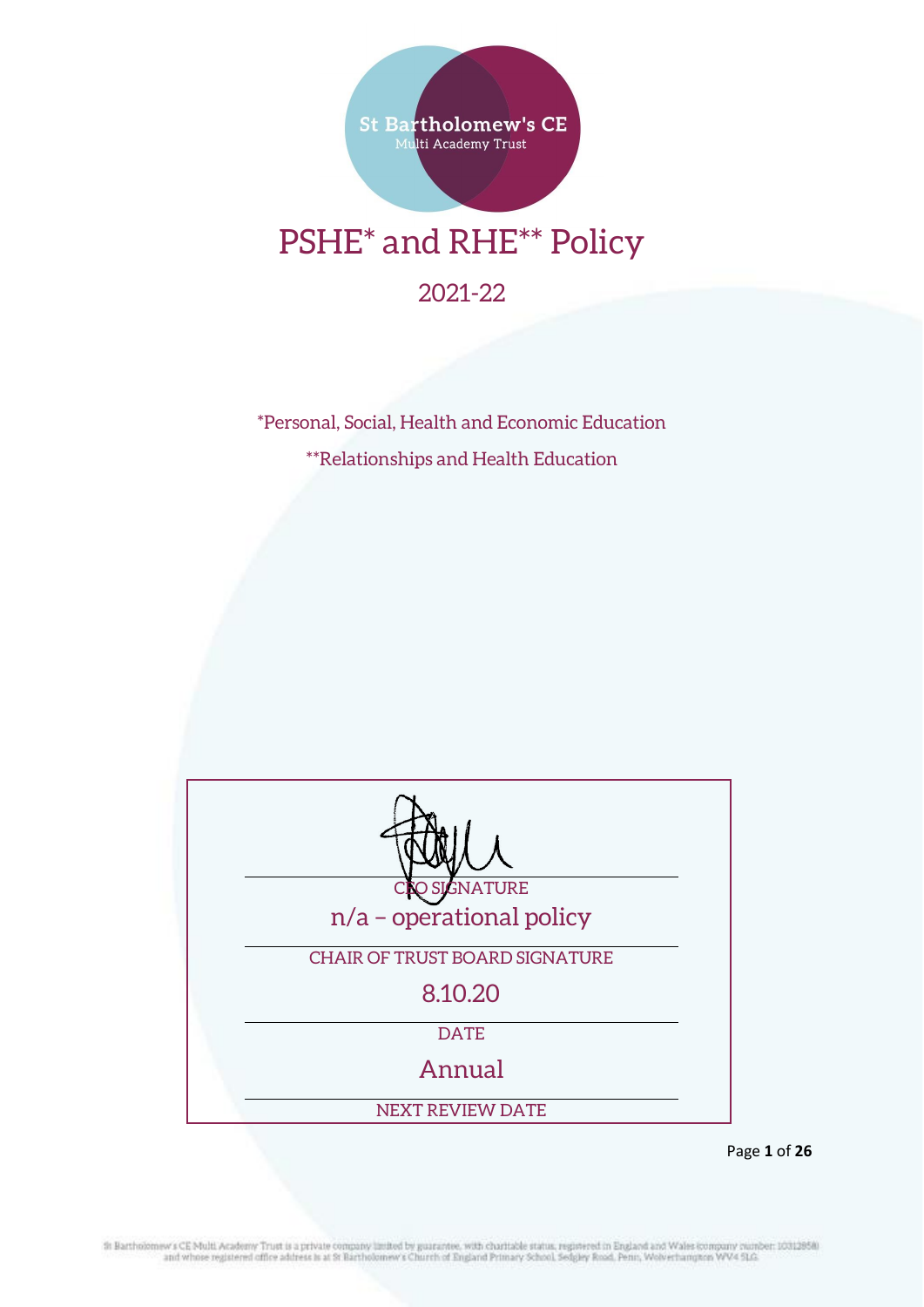

## Contents

| 1.  |  |  |  |
|-----|--|--|--|
| 2.  |  |  |  |
| 3.  |  |  |  |
| 4.  |  |  |  |
| 5.  |  |  |  |
| 6.  |  |  |  |
| 7.  |  |  |  |
| 8.  |  |  |  |
|     |  |  |  |
|     |  |  |  |
|     |  |  |  |
|     |  |  |  |
|     |  |  |  |
|     |  |  |  |
|     |  |  |  |
|     |  |  |  |
|     |  |  |  |
|     |  |  |  |
|     |  |  |  |
|     |  |  |  |
|     |  |  |  |
|     |  |  |  |
|     |  |  |  |
| 10. |  |  |  |
|     |  |  |  |
|     |  |  |  |
|     |  |  |  |
|     |  |  |  |

Page 2 of 26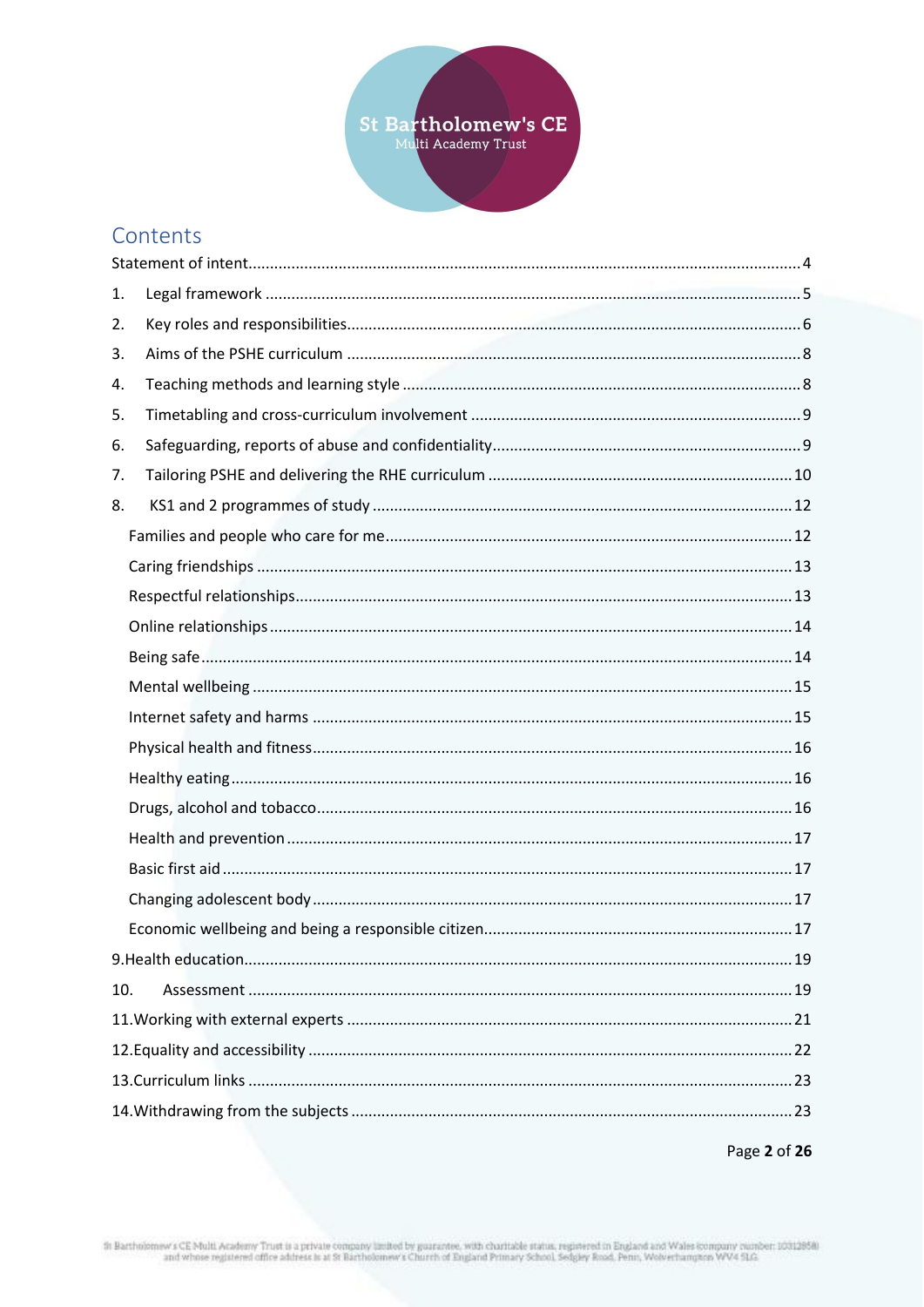

| Appendix A - How Relationships and Health Education (RHE) is taught in our school 26 |  |
|--------------------------------------------------------------------------------------|--|

Page 3 of 26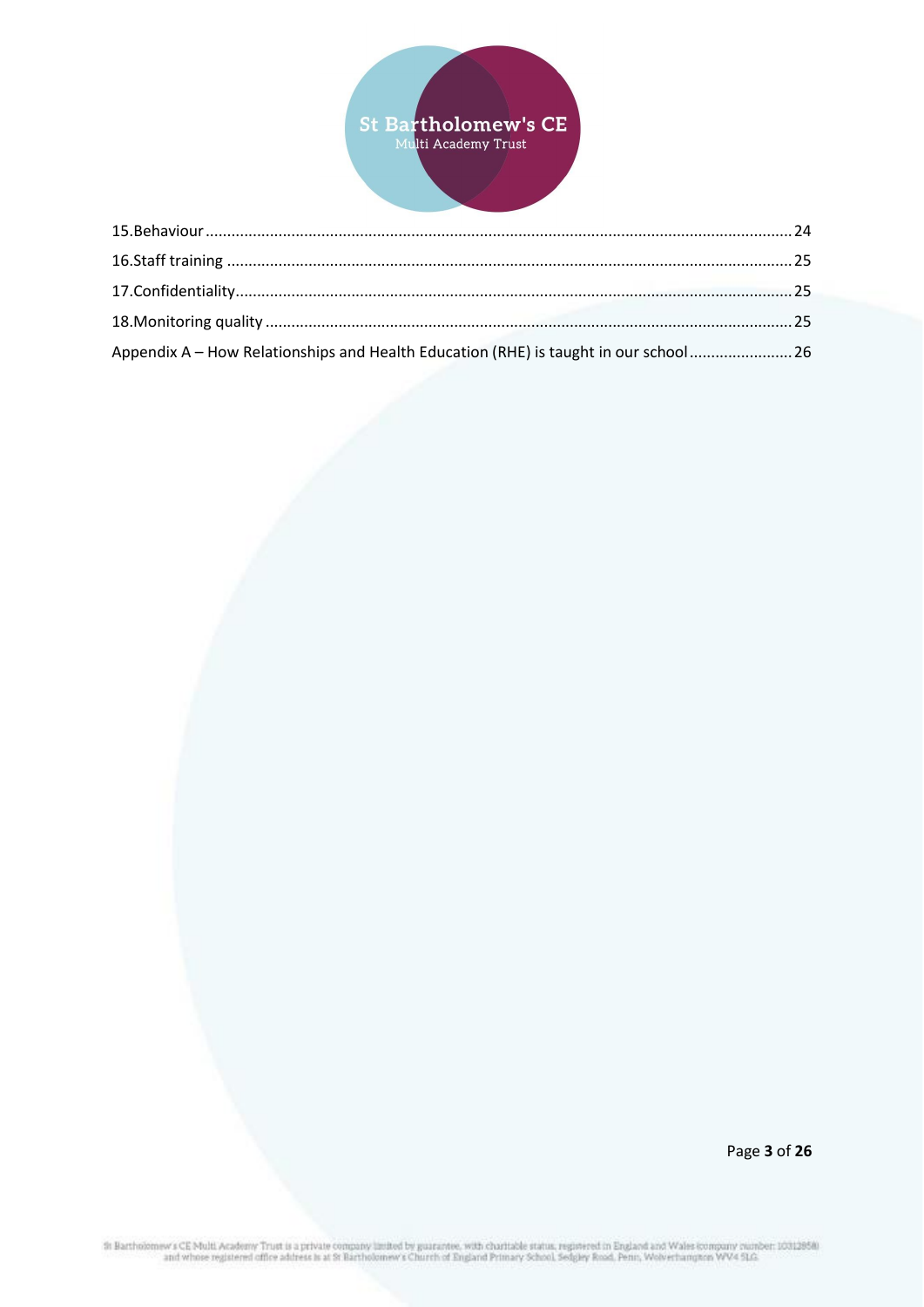

#### <span id="page-3-0"></span>**Statement of intent**

St Bartholomew's CE Multi Academy Trust believes that a strong PSHE and RHE education is important to help our pupils develop into well-rounded members of society, who can make a positive contribution to their community. As church schools, St Bartholomew's, St Benedict Biscop and All Saints' also undertake to follow the principles in the Church of England Charter for faith sensitive and inclusive relationships education, relationships and sex education (RSE) and health education (RSHE) [this does not apply to Woodfield Primary School]. We understand that pupils must be provided with an education that prepares them for the opportunities, responsibilities and experiences of adult life. Our PSHE and RHE curriculum is strongly tied to our pastoral care programme. Primary schools also have the option to decide whether pupils are taught sex education.

The vision for pupils, staff and others linked to our school is to always look to achieve our personal best in every aspect of school life.

- Our Trust is one where everyone is encouraged and supported to achieve their personal best.
- Our schools are welcoming, inclusive, have a real community feel and are places where everyone is valued.
- Our pupils and staff treat each other equitably, fairly, with kindness and with mutual respect. At all times, staff and pupils are encouraged to show a high regard for the needs and feelings of others through their actions and words.
- Our pupils and staff are enterprising and approach challenges with a 'can-do' attitude.
- The needs and interests of all pupils, irrespective of gender, culture, ability or aptitude, will be promoted through an inclusive and varied PSHE curriculum at our Trust.
- Our environments are safe and clean with everyone sharing responsibility for them.
- Our culture is one of continuous improvement, creativity and enthusiasm.
- Parents will be informed about the policy via their child(ren) school's website where it, and the PSHE curriculum, will be available to read and download.

Relationships education focusses on giving pupils the knowledge they need to make informed decisions about their wellbeing, health and relationships, and to build their selfefficacy. Health education focusses on equipping pupils with the knowledge they need to make good decisions about their own health and wellbeing.

Page **4** of **26**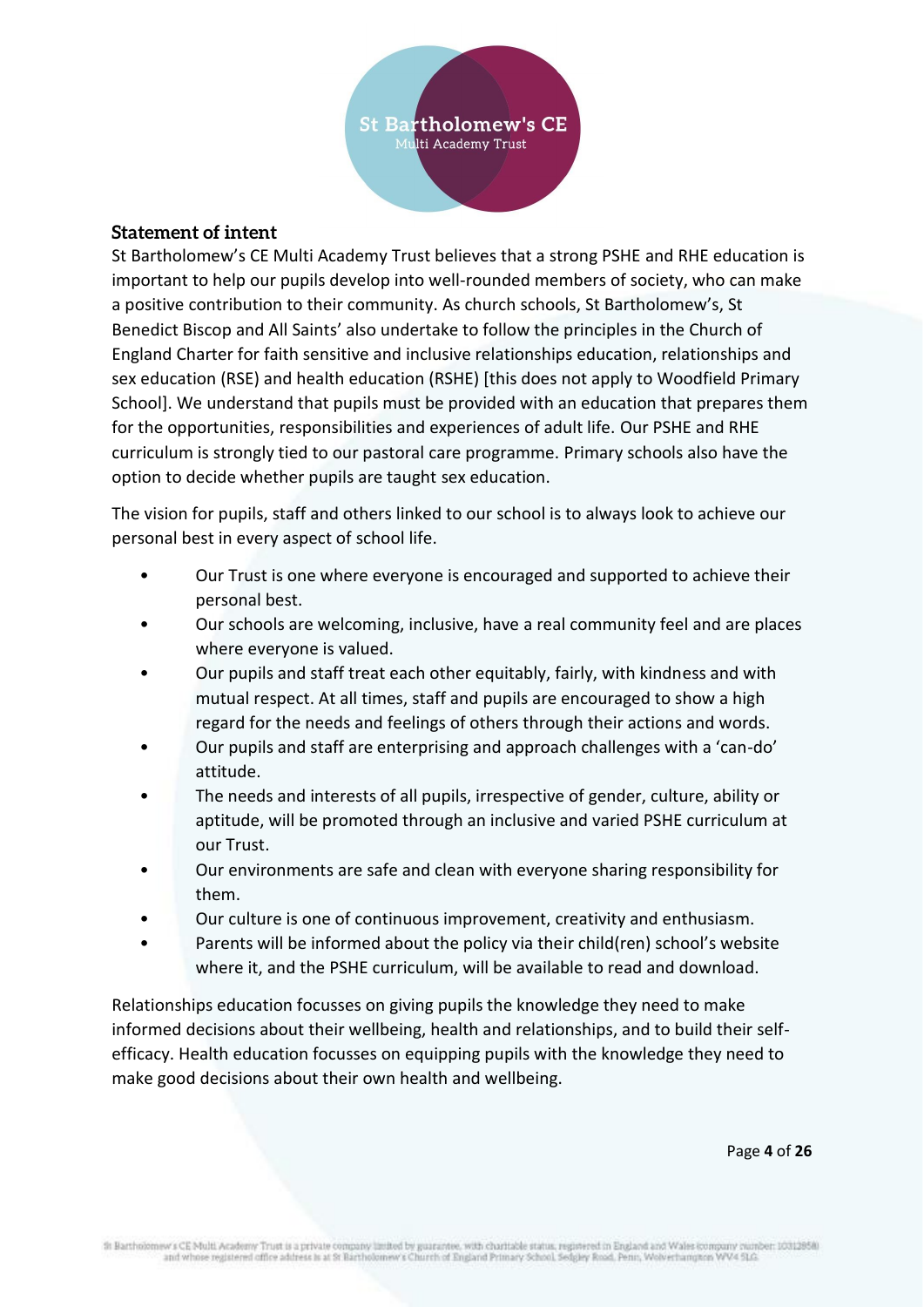

We understand our responsibility to deliver a high-quality, age-appropriate and evidencebased relationships and health curriculum for all our pupils. This policy sets out the framework for our relationships and health curriculum, providing clarity on how it is informed, organised and delivered.

## <span id="page-4-0"></span>**1. Legal framework**

- 1.1 This policy has due regard to legislation and statutory guidance, including, but not limited to the following:
	- [Education Act 1996](http://www.legislation.gov.uk/ukpga/1996/56/contents)
	- [Education Act 2002](http://www.legislation.gov.uk/ukpga/2002/32/contents)
	- [Children and Social Work Act 2017](http://www.legislation.gov.uk/ukpga/2017/16/contents/enacted)
	- The latest DfE ['Keeping children safe in education' \(KCSIE\)](https://www.gov.uk/government/publications/keeping-children-safe-in-education--2)
	- The latest DfE ['Relationships Education, Relationships and Sex Education](https://www.gov.uk/government/publications/relationships-education-relationships-and-sex-education-rse-and-health-education)  [\(RSE\) and Health Education'](https://www.gov.uk/government/publications/relationships-education-relationships-and-sex-education-rse-and-health-education)
	- The latest [DfE 'School and college security'](https://www.gov.uk/government/publications/school-and-college-security)
	- [Section 80A of the Education Act 2002](http://www.legislation.gov.uk/ukpga/2002/32/section/80)
	- [The Relationships Education, Relationships and Sex Education and Health](http://www.legislation.gov.uk/ukdsi/2019/9780111181997)  [Education \(England\) Regulations 2019](http://www.legislation.gov.uk/ukdsi/2019/9780111181997)
	- [Equality Act 2010](http://www.legislation.gov.uk/ukpga/2010/15/contents)
	- DfE (2013) '[Science programmes of study: key stages 1 and 2](https://assets.publishing.service.gov.uk/government/uploads/system/uploads/attachment_data/file/425618/PRIMARY_national_curriculum_-_Science.pdf)'
	- [Behaviour and Discipline in Schools](https://www.gov.uk/government/publications/behaviour-and-discipline-in-schools)
	- [SEND code of practice: 0 to 25 years \(statutory guidance\)](https://www.gov.uk/government/publications/send-code-of-practice-0-to-25)
	- [Mental health and behaviour in schools](https://www.gov.uk/government/publications/mental-health-and-behaviour-in-schools--2)
	- [Preventing and tackling bullying including cyber bullying](https://www.gov.uk/government/publications/preventing-and-tackling-bullying)
	- [Sexual violence and sexual harassment between children in schools and colleges](https://assets.publishing.service.gov.uk/government/uploads/system/uploads/attachment_data/file/719902/Sexual_violence_and_sexual_harassment_between_children_in_schools_and_colleges.pdf)
	- [Promoting fundamental British values through SMSC](https://www.gov.uk/government/publications/promoting-fundamental-british-values-through-smsc)
- 1.2 This policy will be followed in conjunction with the following school policies and procedures:
	- Complaints policy
	- Safeguarding and Child Protection policy
	- Digital safeguarding policy
	- Behaviour policy
	- Equalities policy
	- Anti-bullying policy

Page **5** of **26**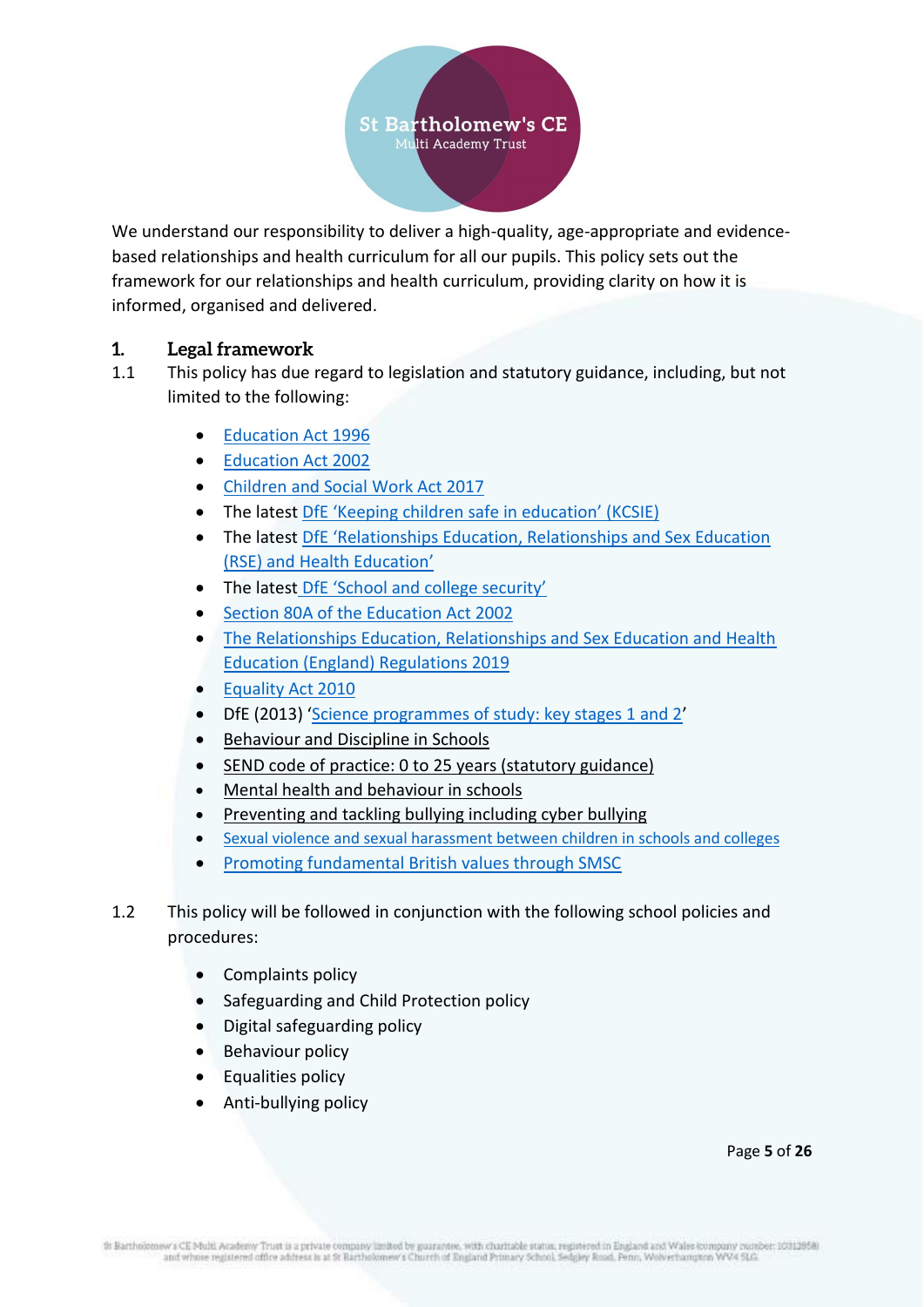

#### <span id="page-5-0"></span>**2. Key roles and responsibilities**

- 2.1. The local governing board for each school in our Trust is responsible for:
	- a. Ensuring all pupils make progress in achieving the expected educational outcomes.
	- b. Ensuring the curriculum is well led, effectively managed and well planned.
	- c. Evaluating the quality of provision through regular and effective selfevaluation.
	- d. Ensuring teaching is delivered in ways that are accessible to all pupils with SEND.
	- e. Providing clear information for parents on subject content and their rights to request that their children are withdrawn from sex education elements of the RHE curriculum.
	- f. Making sure the subjects are resourced, staffed and timetabled in a way that ensures the school can fulfil its legal obligations.
- 2.2. The Headteacher(HT)/Head of School (HOS) has overall responsibility for the implementation of the PSHE and RHE Policy.
- 2.3. The HT/HOS has overall responsibility for ensuring that the PSHE and RHE Policy, as written, does not discriminate on any grounds, including but not limited to age, disability, gender reassignment, marriage and civil partnership, race, religion or belief, sex, or sexual orientation.
- 2.4. The CEO has overall responsibility for reviewing the PSHE Policy.
- 2.5. The HT/HOS for each school has responsibility for handling complaints regarding this policy, as outlined in the Trust's Complaints Policy.
- 2.6. The HT/HOS will be responsible for the day-to-day implementation and management of the PSHE and RHE Policy and must ensure staff are appropriately trained to deliver the subjects.
- 2.7. The HT/HOS must ensure parents are fully informed of the sex education elements of the policy and discuss withdrawal requests with parents. Where appropriate and purposeful, alternative education arrangements must be made for individual pupils whose parents withdraw consent.

Page **6** of **26**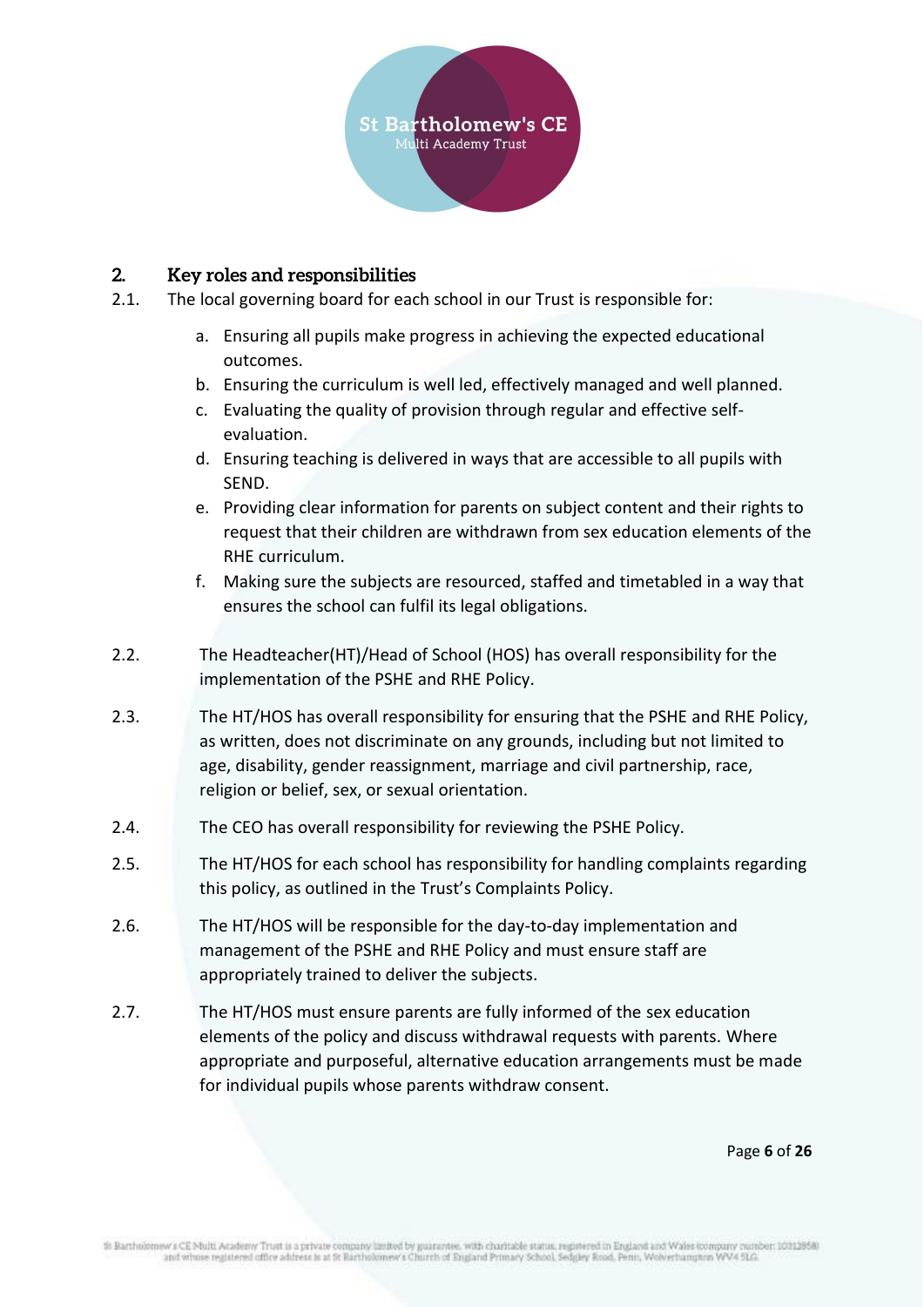

- 2.8. The PSHE co-ordinator for each school is responsible for liaising with other staff and professional agencies to devise a suitable scheme of work to ensure a comprehensive PSHE and RHE education that achieves the aims laid out in this policy. They will ensure subject content in relation to RHE is age-appropriate and high quality, ensuring teachers have the resources they need. They will also ensure the school meets statutory requirements, ensure the curriculum is inclusive and accessible (and does not duplicate the national curriculum) and will monitor effectiveness, providing reports to the HT/HOS.
- 2.9. All teachers are responsible for delivering a high quality, age-appropriate curriculum using a variety of teaching methods and resources to provide an engaging curriculum that meets the needs of all pupils. Teachers should not express personal views or beliefs when delivering the RHE programme and must model positive attitudes. All teachers must respond to safeguarding concerns as per the Safeguarding and Child Protection Policy and liaise with the SENDCo to identify and respond to any SEND needs. Teachers must act in accordance with planning, monitoring and assessment requirements for the subjects and work with the PSHE subject leader to evaluate the quality of provision.
- 2.10. The SENDCo is responsible for advising teaching staff how best to identify and support pupils' individual needs and for advising staff on the use of TAs in order to meet pupils' individual needs.
- 2.11. The school will consult with parents to ensure that the RSE and relationships education elements of the PSHE curriculum reflect the needs and sensibilities of the wider school community.
- 2.12. Each of the schools in our Trust will work with their respective parents throughout the year and will ensure that parents are routinely kept informed about their right to withdraw their children from sex education (but not relationships or health education).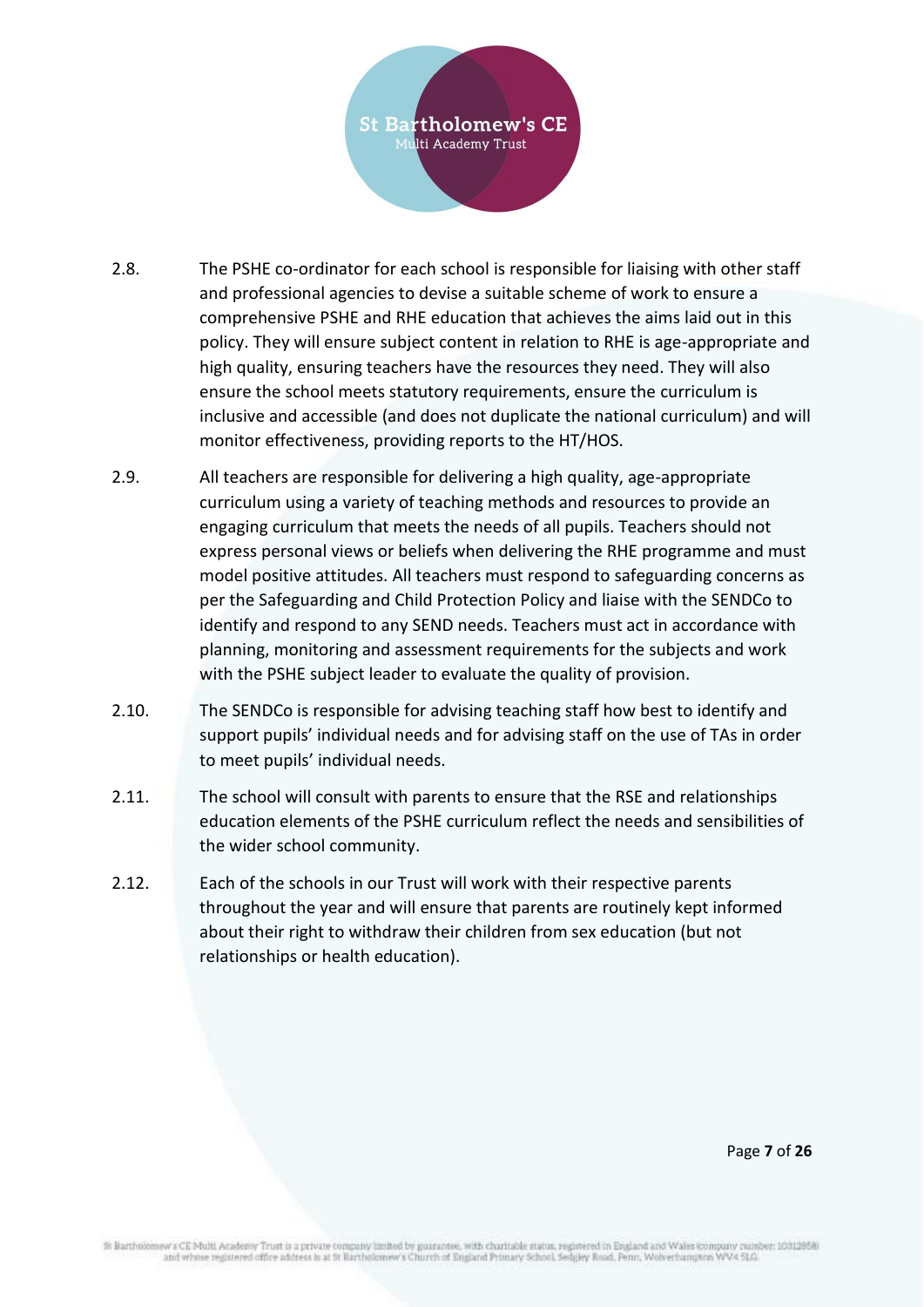

#### <span id="page-7-0"></span>**3. Aims of the PSHE curriculum**

- 3.1 Pupils will learn to do the following:
	- Understand Protected Characteristics
	- Understand what constitutes a healthy lifestyle.
	- Understand how to stay safe and behave online.
	- Understand the dangers they may face, both in and around school and beyond, and be provided with the means to keep themselves safe.
	- Understand the law and consequences of risky behaviours.
	- Develop responsibility and independence within school which they will take forward into society in their working lives.
	- Respect other people, in particular, learning to respect the different cultural/ethnic/religious/gendered viewpoints of others in our school community and the wider world.
	- Understand what constitutes 'socially acceptable' behaviour at school and in society.
	- Be a constructive member of society.
	- Understand democracy.
	- Develop good relationships with peers and adults.
	- Develop self-confidence, self-esteem and self-worth.
	- Make positive, informed choices as they make their way through life.
	- Understand that they have a right to speak up about issues or events, and to respect others' right to do the same.

#### <span id="page-7-1"></span>**4. Teaching methods and learning style**

- 4.1 A range of teaching and learning styles are used to teach PSHE.
- 4.2 Teaching is pupil-led with an emphasis on active learning techniques such as discussion and group work.
- 4.3 Clear ground rules regarding discussions are put in place to ensure a safe, supportive and positive learning environment. Examples of discussion guidelines include rules such as:
	- No crude language.
	- No raised voices/shouting.
	- No talking over people.
	- Show respect for another's views, even when disagreeing with them.
	- Keep comments subject-specific, as opposed to personal.

Page **8** of **26**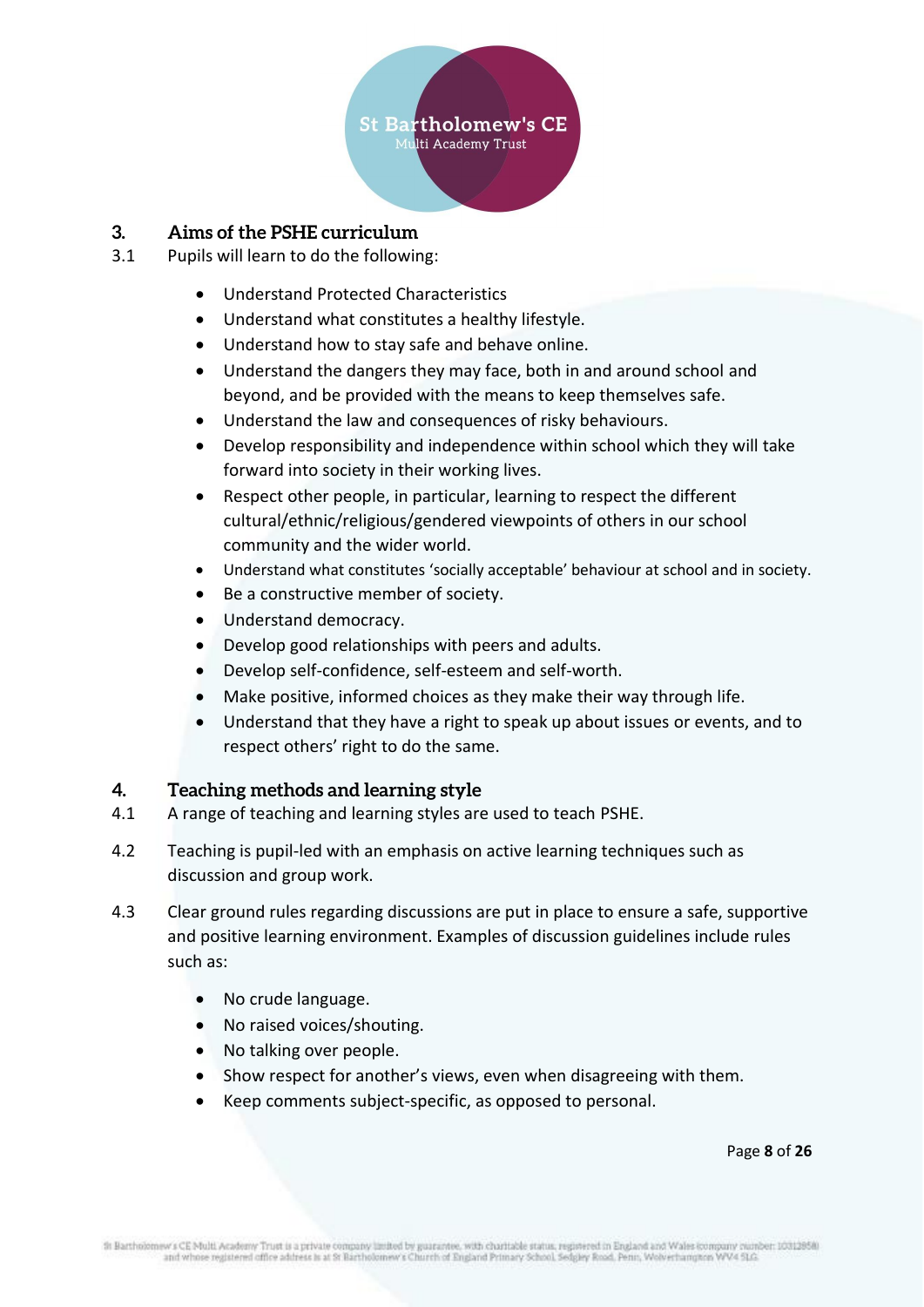

- 4.4 Pupils learn research and study techniques and can engage in investigations and problem-solving activities.
- 4.5 All pupils are encouraged to take part in charity work and volunteering, as well as organising school events such as assemblies and open evenings.
- 4.6 Our schools use visiting speakers to broaden the curriculum and share their real-life experiences. Any such speakers are closely monitored by the class teacher who will use their professional judgement to end a speech if they consider it to contravene any of the aims of this policy or the values of our Trust.
- 4.7 Our schools consult with the local community on matters related to PSHE to ensure that local issues are covered in lessons.
- 4.8 Pupils' questions, unless inappropriate, are answered respectfully by teachers.

## <span id="page-8-0"></span>**5. Timetabling and cross-curriculum involvement**

- 5.1 The school uses direct teaching via timetabled lessons.
- 5.2 PSHE is taught in discrete curriculum time, delivered by class teachers and other appropriate staff as determined by the HT/HOS.
- 5.3 The school ensures cross-curricular learning through discussion between staff.
- 5.4 There is an element of PSHE in pastoral care and our schools will ensure that PSHE and pastoral care teams work together to ensure that pupils feel comfortable indicating that they may be vulnerable and at risk.

#### <span id="page-8-1"></span>**6. Safeguarding, reports of abuse and confidentiality**

- 6.1 All staff are aware of what constitutes peer-on-peer abuse, as detailed in the Trust's Safeguarding and Child Protection Policy and Peer on Peer Abuse Policy and in line with guidance stipulated within Keeping Children Safe in Education.
- 6.2 All staff are aware of indicators, which may signal that children are at risk from, or are involved with serious violent crime, as detailed in the Trust's Safeguarding and Child Protection Policy and in line with guidance stipulated within Keeping Children Safe in Education
- 6.3 All staff are aware of the associated risks surrounding pupils' involvement in serious crime, and understand measures in place to manage these.

Page **9** of **26**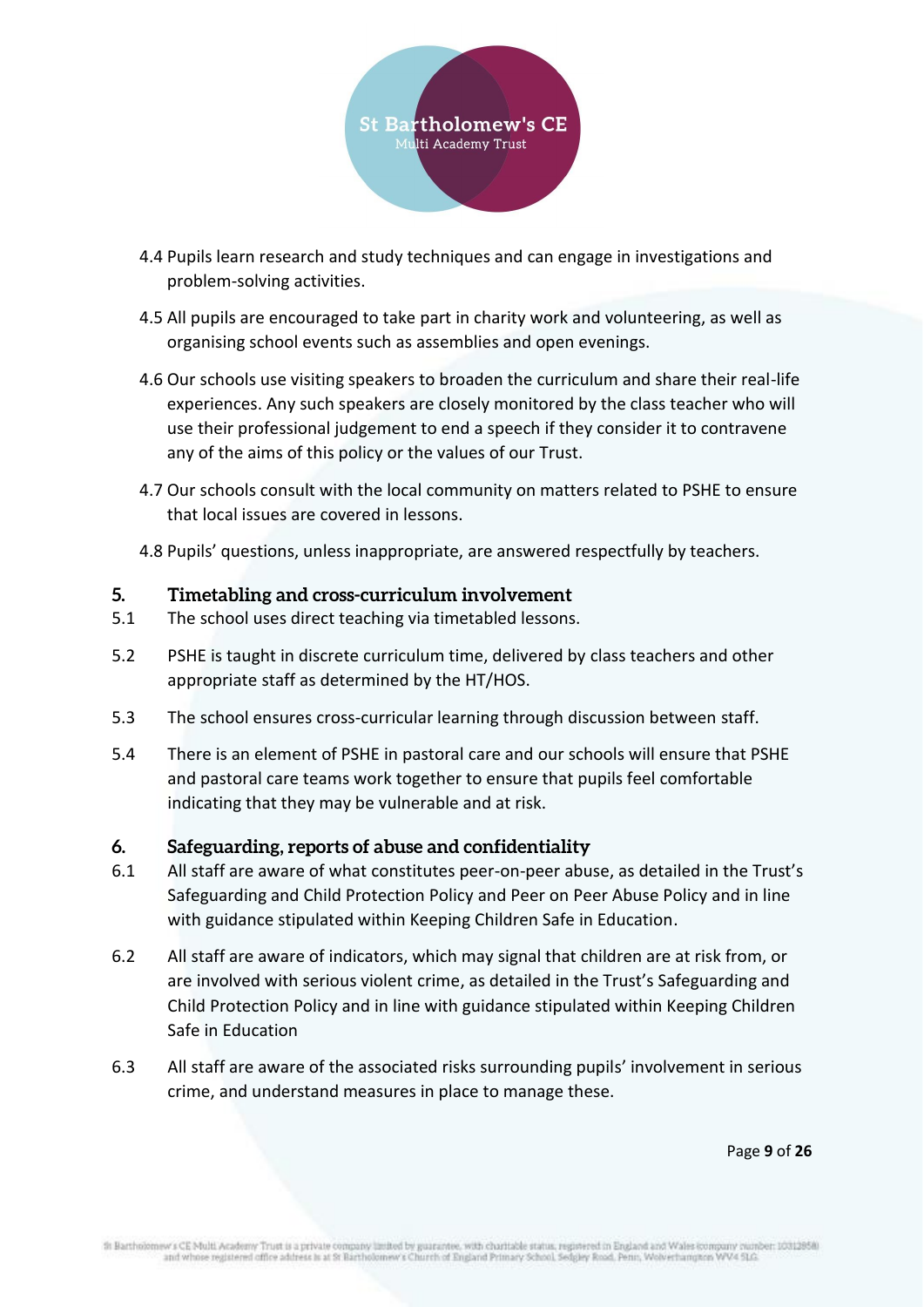

- 6.4 If staff have concerns regarding a child who may be at risk of or suffering from 'honour-based' violence (HBV) including forced marriage, they will speak to the DSL (or deputy). Where appropriate, they will activate local safeguarding procedures. As highlighted with section 74 of the Serious Crime Act 2015, in cases where FGM appears to have been carried out, teachers must personally report this to the police.
- 6.5 Staff are aware of KCSIE advice concerning what to do if a pupil informs them that they are being abused or neglected or are witnessing abuse. Staff are also aware of the appropriate levels of confidentiality. This means only involving those deemed necessary, such as the DSL (or deputy) and children's social care. Staff must never promise a child that they will not tell anyone about a report of abuse, as this ultimately may not be in the best interests of the child.
- 6.6 The school will involve the DSL (or deputy) in anything related to safeguarding. They can potentially provide knowledge of trusted, high quality local resources, links to the police and other agencies, and the knowledge of local issues that may be appropriate to address in lessons.
- 6.7 Every lesson reinforces that, if pupils have any sensitive/personal issues or wish to talk about any of the issues raised in the lesson; they are aware of how to raise concerns or make reports to their class teacher or another member of staff about this, and how this will be handled. This also includes processes when they have concerns about a friend or peer.
- 6.8 Our schools invite external agencies to support the teaching of safeguarding-related subjects – they must agree in advance of the session how the external visitor will deal with safeguarding reports.

## <span id="page-9-0"></span>**7. Tailoring PSHE and delivering the RHE curriculum**

- 7.1 Our schools use discussions and other activities during initial PSHE lessons to ascertain 'where pupils are' in terms of their knowledge and understanding of various subjects. The teaching programme will then be adjusted to reflect the composition of the class with regards to this.
- 7.2 Teaching considers the ability, age, readiness and cultural backgrounds of all children in the class and will be tailored accordingly.
- 7.3 Adaptations are made for those for whom English is a second language to ensure that all pupils can fully access PSHE educational provision.

Page **10** of **26**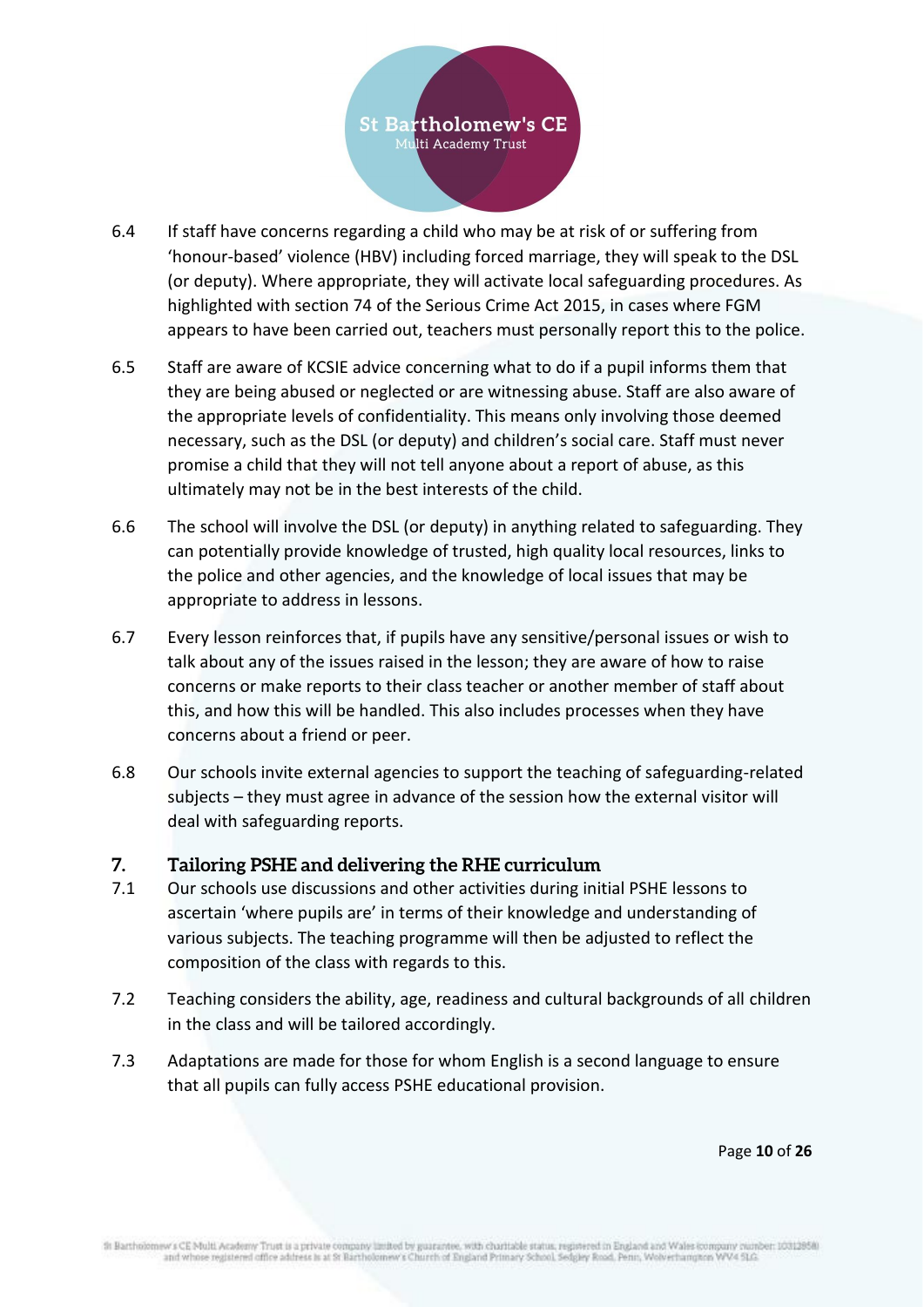

- 7.4 All pupils with SEND receive PSHE education, with content and delivery tailored to meet their individual needs.
- 7.5 Our schools will deliver relationships and health education as part of their timetabled PSHE programme, having due regard to the Trust's Primary Relationships and Health Education Policy.
- 7.6 Every primary school is required to deliver statutory relationships education and health education.
- 7.7 For the purpose of this policy, "relationships and sex education" is defined as teaching pupils about healthy, respectful relationships, focussing on family and friendships, in all contexts, including online, as well as developing an understanding of human sexuality.
- 7.8 For the purpose of this policy, "health education" is defined as teaching pupils about physical health and mental wellbeing, focussing on recognising the link between the two and being able to make healthy lifestyle choices.
- 7.9 The delivery of the relationships education and health education coincide with one another and will be delivered as part of the school's PSHE curriculum.
- 7.10 The relationships and health curriculum has been organised in line with the statutory requirements outlined in the DfE (2019) 'Relationships, Education, Relationships and Sex Education (RSE) and Health Education' guidance and follows the PSHE Association's question-based programme of study/1Decision (depending on the school).
- 7.11 The relationships and health curriculum takes into account the views of teachers, pupils and parents. We are dedicated to ensuring our curriculum meets the needs of the whole-school community.
- 7.12 The relationships and health curriculum is informed by issues in the schools and wider communities to ensure it is tailored to pupils' needs.
- 7.13 We consult with parents, pupils and staff in the following ways:
	- Questionnaires and surveys
	- Meetings
	- Training sessions
	- Newsletters and letters

Page **11** of **26**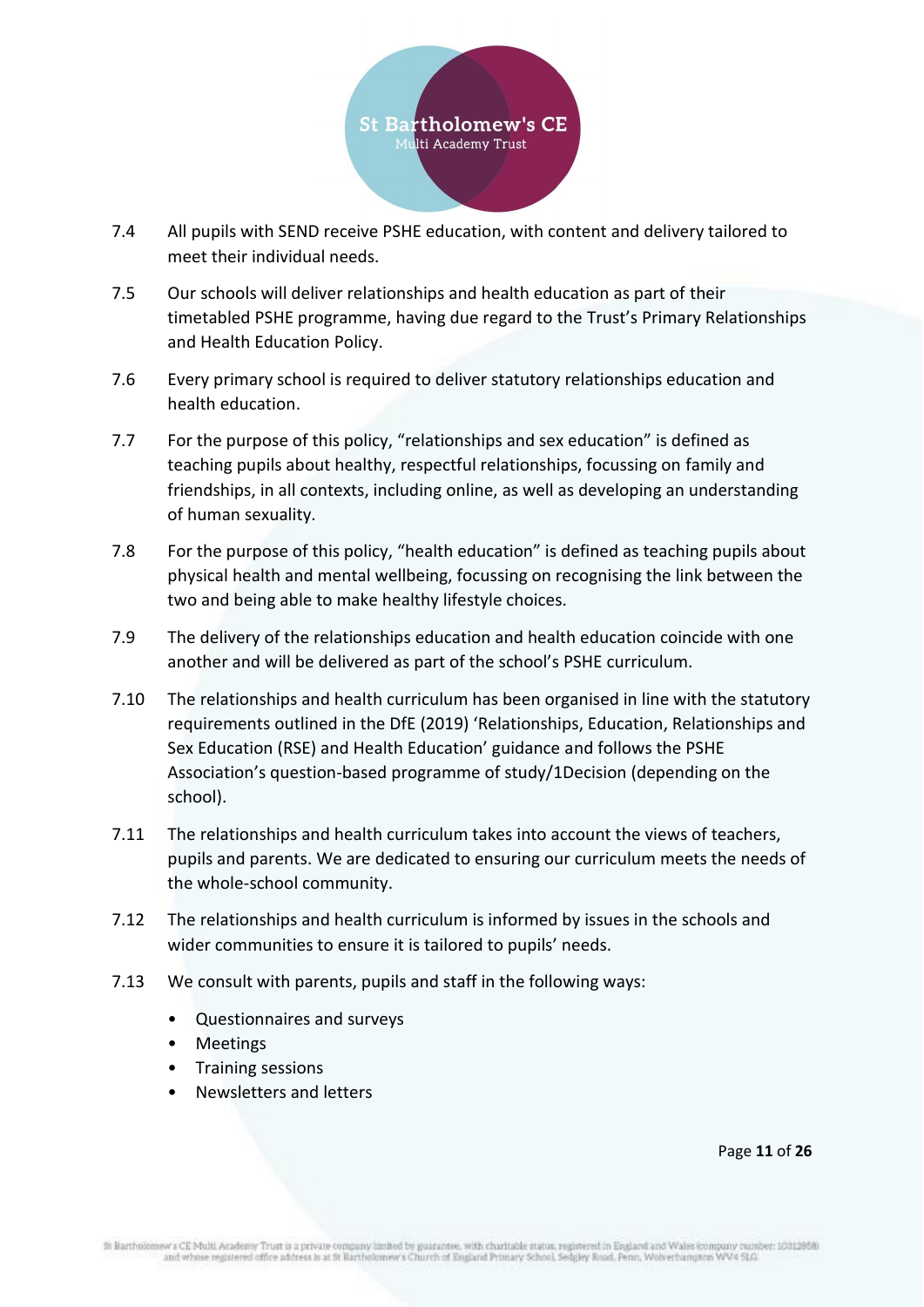

- 7.14 Any parent, teacher or pupil wishing to provide feedback about the curriculum can do so at any time during the academic year by:
	- Organising a meeting with the Headteacher/Head of School.
	- Emailing the school using the school contact details which can be found on the school website
- 7.15 The school has organised a curriculum that is age-appropriate for pupils within each year group, based on the PSHE Association's question-based programme of study/1Decision and the views of teachers, parents and pupils.
- 7.16 When organising the curriculum, the religious backgrounds of all pupils have been considered, so that the topics that are covered are taught appropriately.

## <span id="page-11-0"></span>**8. KS1 and 2 programmes of study**

The PSHE programme of study will follow the appropriate programme to the school.

All schools' PSHE programme cover the following topics:

#### <span id="page-11-1"></span>**Families and people who care for me**

- 8.1. Pupils will be taught the following:
	- The importance of families for children when growing up, as they can provide love, security and stability
	- The characteristics of healthy family life, commitment to each other, including in times of difficulty, protection and care for children and other family members, the importance of spending time together and sharing each other's lives
	- That others' families within the school or in the wider world may look different from their own, but those differences should be respected, and know that other children's families are also characterised by love and care
	- That stable, caring relationships, which may be of different types, are at the heart of happy families, and are important for children's security growing up
	- That marriage represents a formal and legally recognised commitment between two people which is meant to be lifelong
	- How to recognise if family relationships are making them feel unhappy or unsafe, and how to seek help or advice from others if needed

Page **12** of **26**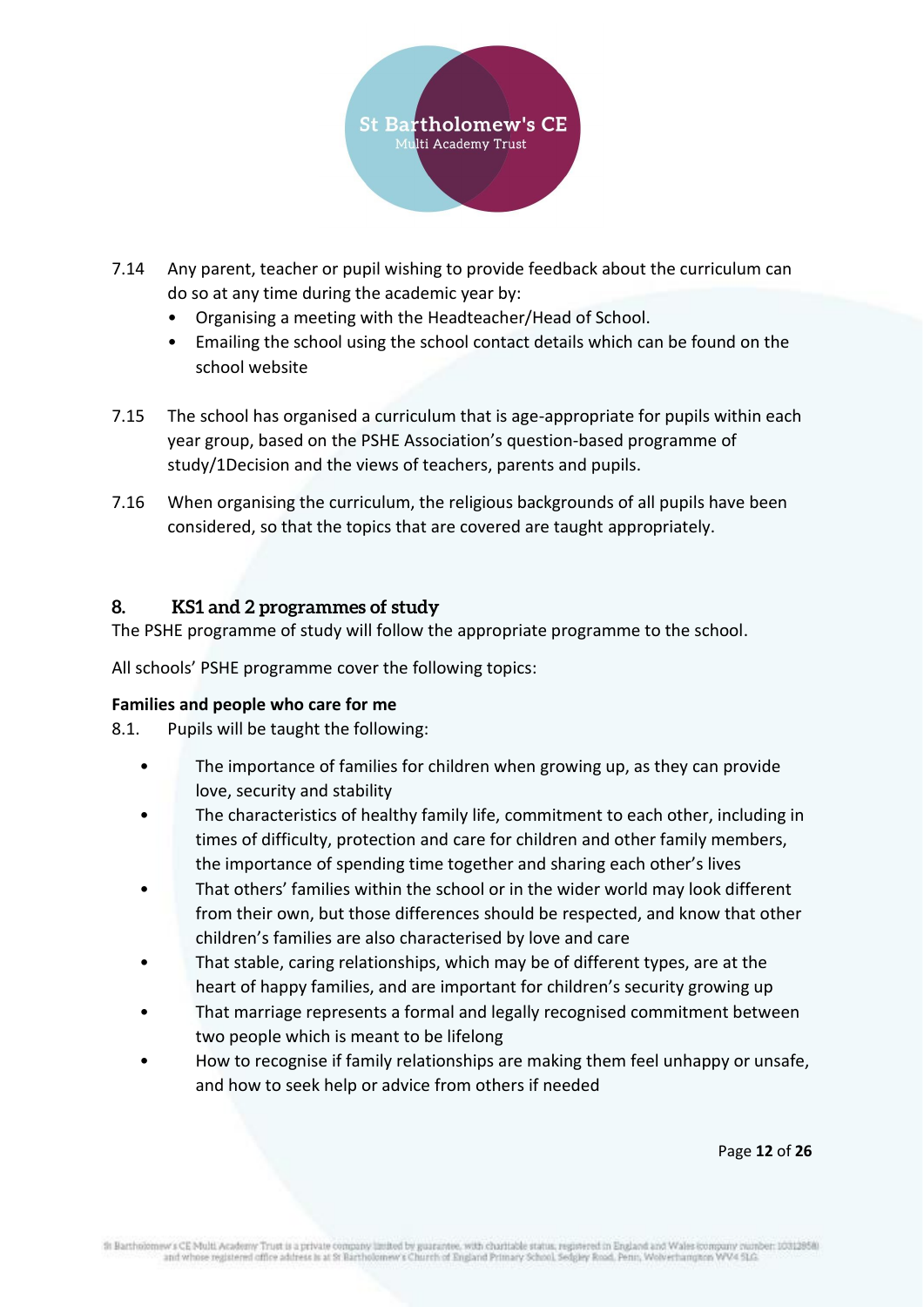

#### <span id="page-12-0"></span>**Caring friendships**

8.2. Pupils will be taught the following:

- The importance of friendships in making us feel happy and secure, and how people choose and make friends
- The characteristics of friendships, such as mutual respect, truthfulness, trustworthiness, loyalty, kindness, generosity, trust, sharing interests and experiences, and support with problems and difficulties
- That healthy friendships are positive and welcoming towards others, and do not make others feel lonely and excluded
- That most friendships have ups and downs, which can often be worked through so that the friendship can be repaired or even strengthened, and that resorting to violence is never right
- How to recognise who to trust and not to trust, how to judge when a friendship causes them to feel unhappy or uncomfortable, managing conflict, how to manage these situations and how to seek help or advice from others if needed

#### <span id="page-12-1"></span>**Respectful relationships**

8.3. Pupils will be taught the following:

- The importance of respecting others, even when they differ from them (for example, physically, in character, personality or backgrounds), or make different choices or have different preferences or beliefs
- Practical steps they can take in a range of different contexts to improve/support respectful relationships
- The conventions of courtesy and manners
- The importance of self-respect and how this links to their own happiness
- That in schools and in wider society they can expect to be treated with respect by others, and should show this respect to others in return, including those in positions of authority
- About different types of bullying (including cyberbullying), the impacts of bullying, responsibilities of bystanders (primarily reporting bullying to an adult) and how to get help
- What a stereotype is, and how these can be unfair, negative or destructive
- The importance of permission-seeking and giving in relationships with friends, peers and adults

Page **13** of **26**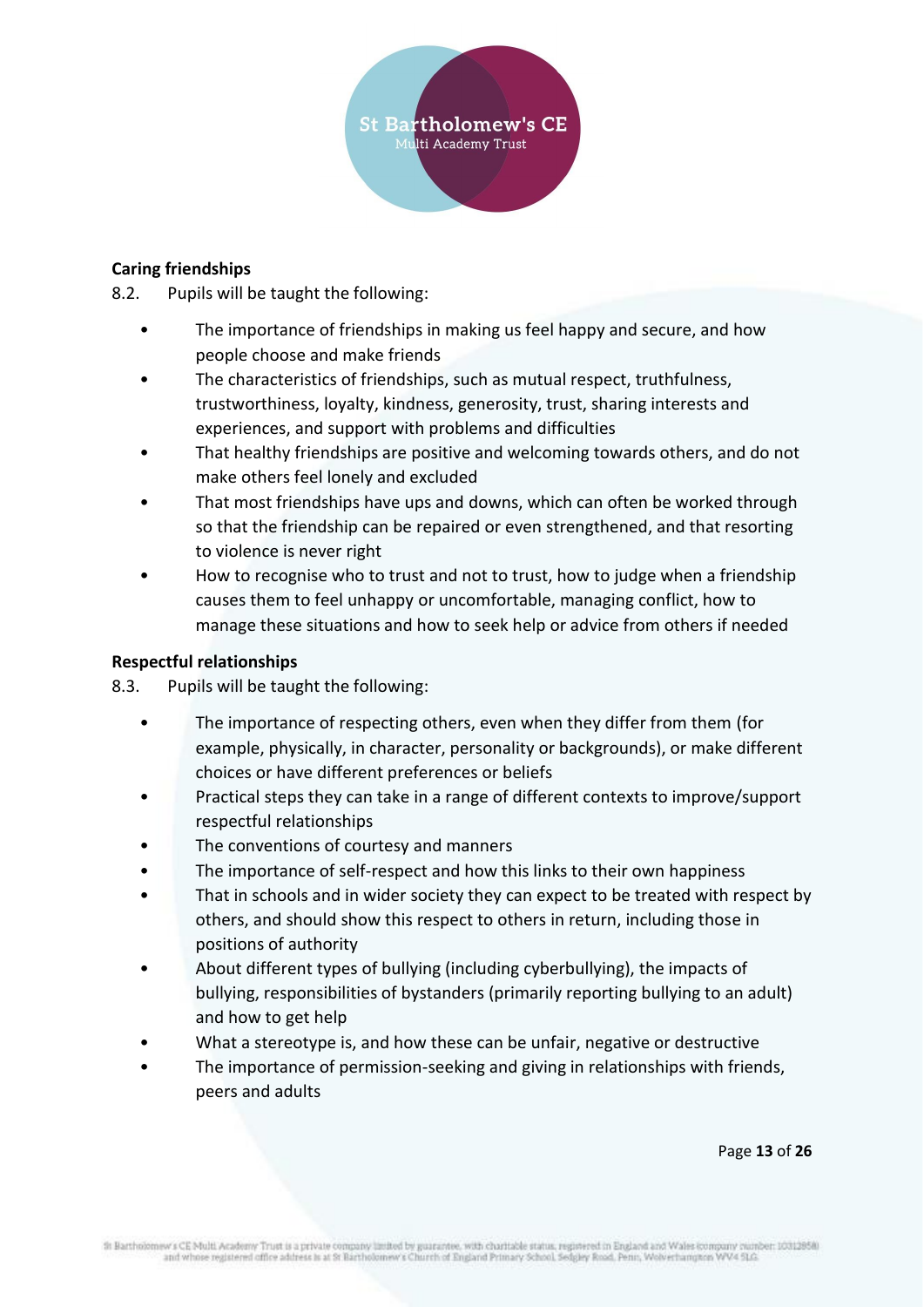

#### <span id="page-13-0"></span>**Online relationships**

8.4. Pupils will be taught the following:

- That sometimes people behave differently online or pretend to be someone they are not
- That the same principles apply to online relationships as face-to-face relationships, including the importance of respect for others online (including when anonymous)
- The rules and principles for keeping safe online, recognising risks, harmful content and contact, and how to report them
- How to critically consider their online friendships and sources of information including awareness of the risks associated with people they have never met
- How information and data is shared and used online

#### <span id="page-13-1"></span>**Being safe**

8.5. Pupils will be taught the following:

- What sorts of boundaries are appropriate in friendships with peers and others (including online contexts)
- About the concept of privacy and the implications of it from both children and adults; including that it is not always right to keep secrets in relation to being safe
- That each person's body belongs to them, and the differences between appropriate and inappropriate/unsafe physical, and other forms of, contact
- How to respond safely and appropriately to adults they encounter (in all contexts, including online) whom they do not know
- How to recognise and report feeling bad or unsafe around an adult
- How to ask for advice or help for themselves or others, and to persist until heard
- How to report concerns or abuse, and the vocabulary needed to do so
- About the dangers they may face, both in and around school and beyond, and how they can keep themselves safe.
- Where to get advice, e.g. family, school, other sources

Page **14** of **26**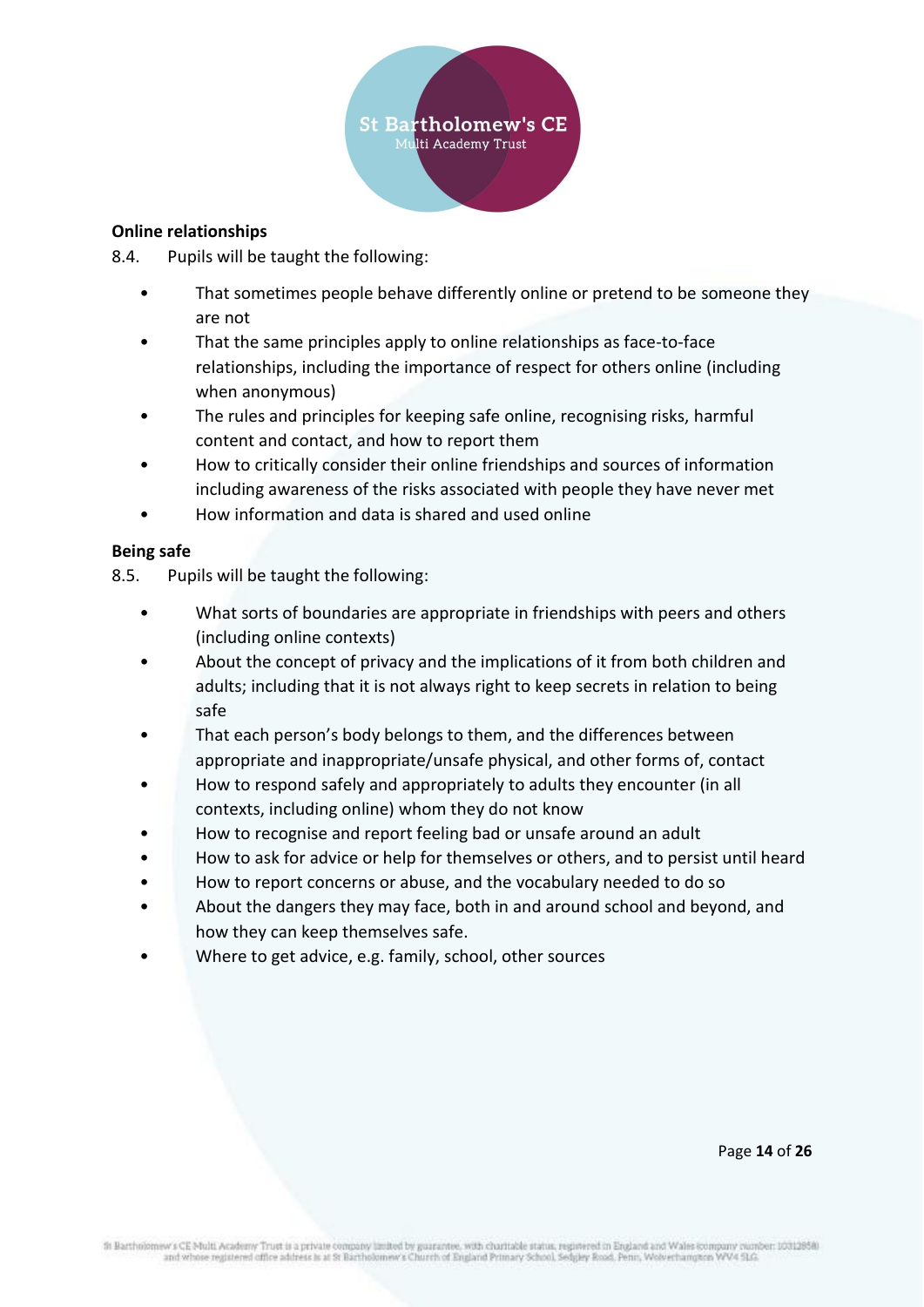

#### <span id="page-14-0"></span>**Mental wellbeing**

8.6. Pupils will be taught the following:

- That mental wellbeing is a normal aspect of daily life, in the same way as physical health
- That there is a normal range of emotions (e.g. happiness, sadness, anger, fear, nervousness, surprise) and scale of emotions that all humans experience in relation to different experiences and situations
- How to recognise and talk about their emotions, including having varied vocabulary of words to use when talking about their own and others' feelings
- How to judge whether what they are feeling and how they are behaving is appropriate and proportionate
- The benefits of physical exercise, time outdoors, community participation, voluntary and service-based activity on mental wellbeing and happiness
- Simple self-care techniques, such as the importance of rest, spending time with family and friends and the benefits of hobbies and interests
- Isolation and loneliness can affect children and so it is very important for children to discuss their feelings with an adult and seek support
- That bullying (including cyberbullying) has a negative and often lasting impact on mental wellbeing
- Where and how to seek support (including recognising the triggers for seeking support), including whom in the school they should contact if they are worried about their own or someone else's mental wellbeing or ability to control their emotions (including issues arising online)
- It is common for people to experience mental ill health. For many of these people, the problems can be resolved if the right support is made available, especially if accessed early enough

#### <span id="page-14-1"></span>**Internet safety and harms**

8.7. Pupils will be taught the following:

- How the internet acts as an integral part of life for most people, with many benefits
- About the benefits of rationing time spent online, the risks of spending excessive time on electronic devices and the impact of positive and negative content online on their own and others' mental and physical wellbeing

Page **15** of **26**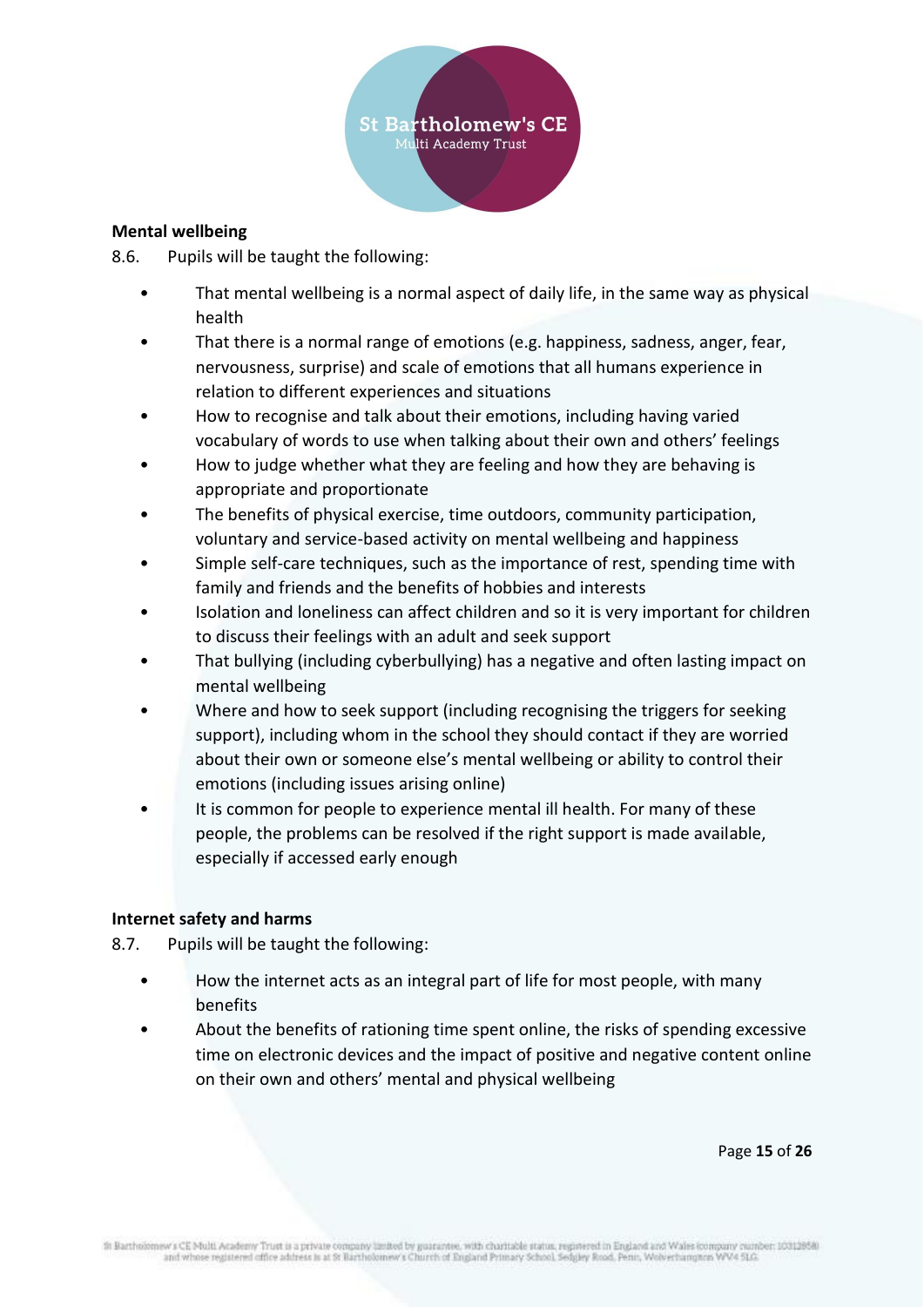

- How to consider the effect of their online actions on others and know how to recognise and display respectful behaviour online and the importance of keeping personal information private
- Why social media, some computer games and online gaming, etc. are age restricted
- That the internet can also be a negative place where online abuse, trolling, bullying and harassment can take place, which can have a negative impact on mental health
- How to be a discerning consumer of information online, recognising that information (including that from search engines) is ranked, selected and targeted
- Where and how to report concerns and get support concerning issues online

#### <span id="page-15-0"></span>**Physical health and fitness**

- 8.8. Pupils will be taught the following:
	- The characteristics and mental/physical benefits of leading an active lifestyle
	- The importance of including regular exercise into daily and weekly routines and how to achieve this; for example, walking or cycling to school, a daily active mile or other forms of regular, vigorous exercise
	- The risks associated with leading an inactive lifestyle (including obesity)
	- How and when to seek support, such as which adults to speak to in school if they have health concerns

#### <span id="page-15-1"></span>**Healthy eating**

- 8.9. Pupils will be taught the following:
	- What constitutes a healthy diet (including understanding calories and other nutritional content)
	- The principles of planning/preparing a range of healthy meals
	- The characteristics of a poor diet and risks associated with unhealthy eating (such as obesity and tooth decay) and other behaviours (such as the impact of alcohol on diet or health)

#### <span id="page-15-2"></span>**Drugs, alcohol and tobacco**

- 8.10. Pupils will be taught the following:
	- The facts about legal/illegal harmful substances and associated risks, including smoking, alcohol use and drug-taking

Page **16** of **26**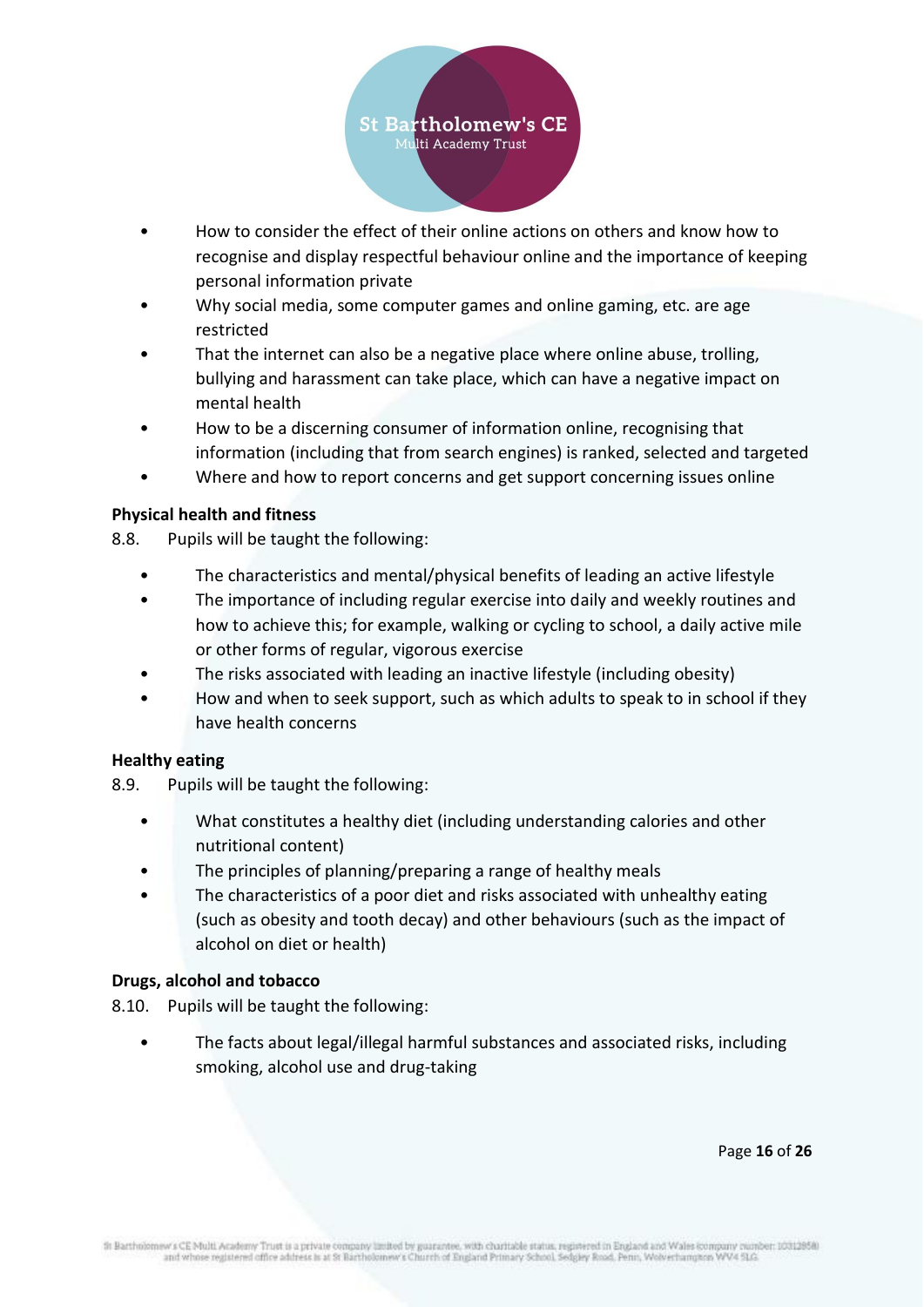

#### <span id="page-16-0"></span>**Health and prevention**

8.11. Pupils will be taught the following:

- How to recognise early signs of physical illness, such as weight loss or unexplained changes to the body
- About safe/unsafe exposure to the sun, and how to reduce the risk of sun damage, including skin cancer
- The importance of sufficient good quality sleep for good health and that a lack of sleep can influence weight, mood and ability to learn
- About dental health and the benefits of good oral hygiene and dental flossing, such as regular check-ups at the dentist
- About personal hygiene and germs including bacteria, viruses, how they are spread and treated, and the importance of handwashing
- The facts and science relating to allergies, immunisation and vaccination

## <span id="page-16-1"></span>**Basic first aid**

8.12. Pupils will be taught the following:

- How to make a clear and efficient call to emergency services if necessary
- Concepts of basic first aid, for example dealing with common injuries, including head injuries

## <span id="page-16-2"></span>**Changing adolescent body**

8.13. Pupils will be taught the following:

- Key facts about puberty and the changing adolescent body, particularly from age 9 through to age 11, including physical and emotional changes
- About menstrual wellbeing and key facts concerning the menstrual cycle

## <span id="page-16-3"></span>**Economic wellbeing and being a responsible citizen**

8.14. Pupils will be taught the following:

- How to contribute to the life of the classroom, and how to help create and follow group and class rules
- That everyone has individual needs and the responsibilities to meet them (such as being able to take turns, share, and understand the need to return things that have been borrowed)
- That they belong to various groups and communities such as family and school
- What improves and harms their local, natural and built environments and about some of the ways people look after them

Page **17** of **26**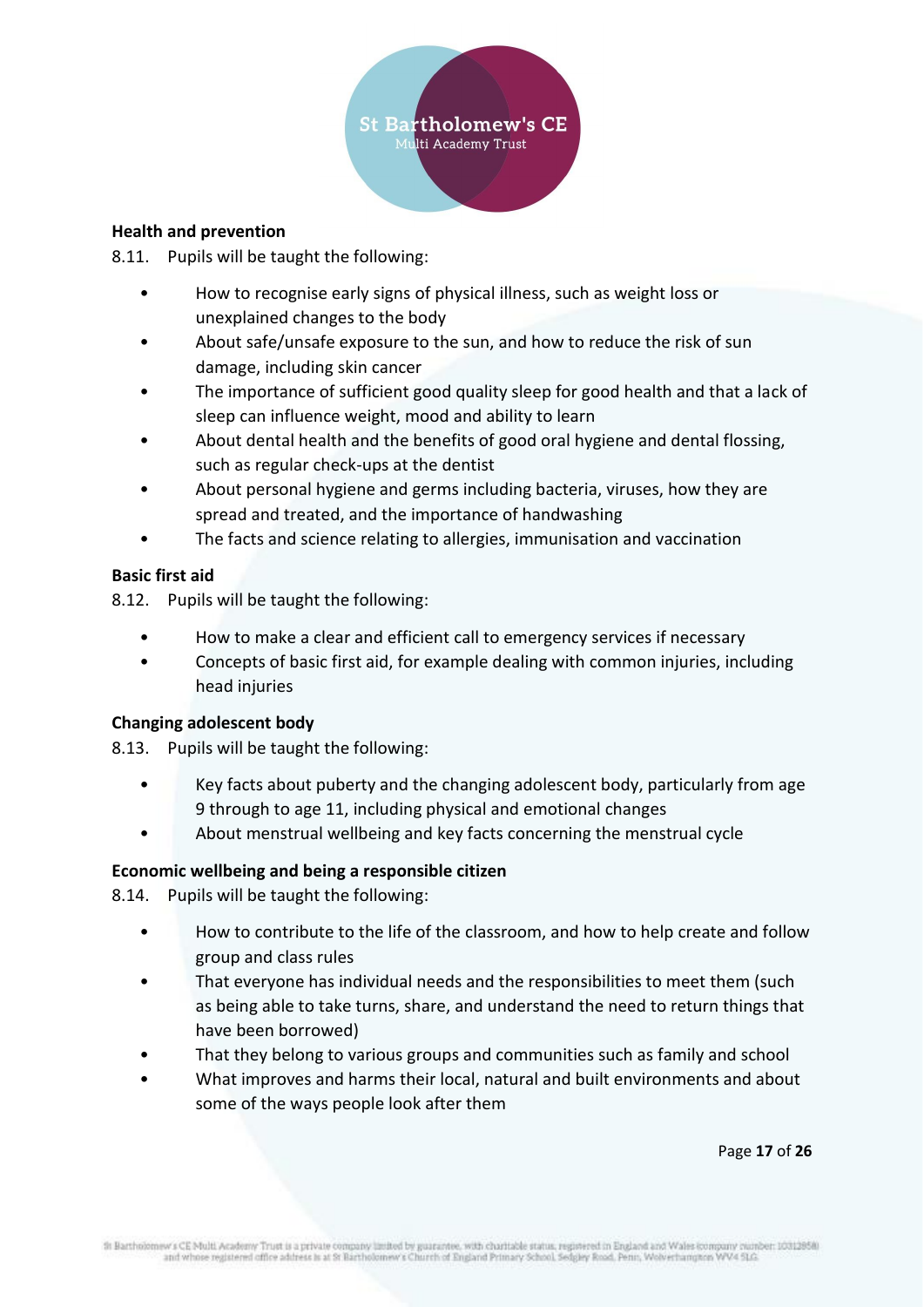

- The different purposes for using money, including concepts of spending and saving, managing money, being a critical consumer and how money comes from different sources
- The role money plays in their lives including how to manage money, keep it safe. make informed choices about spending money and what influences those choices
- How to research, discuss and debate topical issues, problems and events relating to health and wellbeing and offer their recommendations to appropriate people
- Why and how rules and laws that protect themselves and others are made and enforced, why different rules are needed in different situations and how to take part in making and changing rules
- To understand that human rights apply to everyone, and that children have their own special rights set out in the United Nations Declaration of the Rights of the Child
- That universal rights are there to protect everyone and have primacy both over national law and family and community practices
- To know that there are some cultural practices which are against British law and universal human rights, such as FGM
- To realise the consequences of anti-social and aggressive behaviours such as bullying and discrimination of individuals and communities
- That there are different kinds of responsibilities, rights and duties differ at home, school, in the community and towards the environment
- To resolve differences by considering alternatives, seeing and respecting others' points of view, making decisions and explaining choices
- Recognising what being part of a community means, and about the varied institutions that support communities locally and nationally
- To recognise the role of voluntary, community and pressure groups, especially in relation to health and wellbeing
- To appreciate the range of national, regional, religious and ethnic identities in the UK
- To consider the lives of people living in other places, and people with different values and customs
- An initial understanding of the concepts of 'interest', 'loan', 'debt', and 'tax' (e.g. their contribution to society through the payment of VAT)
- That resources can be allocated in different ways and that these economic choices affect individuals, communities and the sustainability of the environment
- About enterprise and the skills that make someone 'enterprising'
- To explore and critique how the media present information

Page **18** of **26**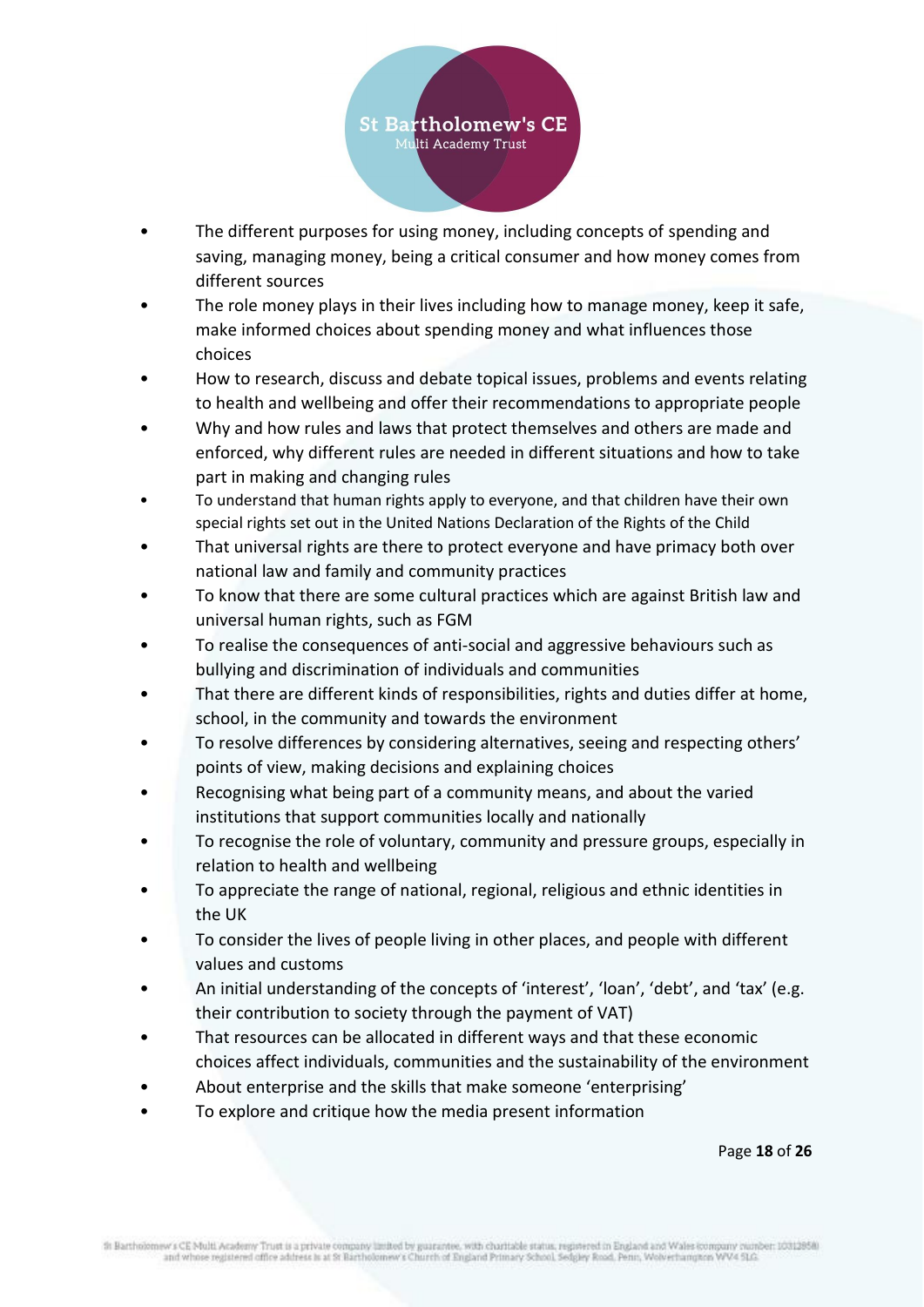

#### <span id="page-18-0"></span>**9.Health education**

- 9.1 All pupils must be taught the aspects of health education outlined in the primary science curriculum – this includes teaching about the main external parts of the human body, how it changes as it grows from birth to old age, including puberty, and the reproductive process in some plants and animals.
- 9.2 The school is free to determine whether pupils should be taught health education beyond what is required of the national curriculum; please see Appendix A.
- 9.3 Parents are fully consulted in the organisation and delivery of our health education curriculum.
- 9.4 The age and development of pupils is always considered when delivering health education.

#### <span id="page-18-1"></span>**10. Assessment**

- 10.1 The Trust sets the same high expectations of the quality of pupils' work in PSHE and RHE as for other areas of the curriculum. A strong curriculum will build on knowledge pupils have previously acquired, including from other subjects, with regular feedback on their progress.
- 10.2 Lessons are planned to ensure pupils of differing abilities, including the most able, are suitably challenged.
- 10.3 Pupils' knowledge and understanding is assessed through formative assessment methods such as pupil voice interviews, whole class scrap books, discussion groups, learning walks and quizzes, in order to monitor progress.
- 10.4 Classes may be taught in gender-segregated groups, dependent upon the nature of the topic being delivered at the time, and the cultural background of pupils where it is only appropriate to discuss the body in single gender groups.
- 10.5 Throughout every year group, appropriate diagrams, videos, books, games, discussion and practical activities will be used to assist learning.
- 10.6 Inappropriate images, videos, etc., will not be used, and resources will be selected with sensitivity given to the age, developmental stage and cultural background of pupils.

Page **19** of **26**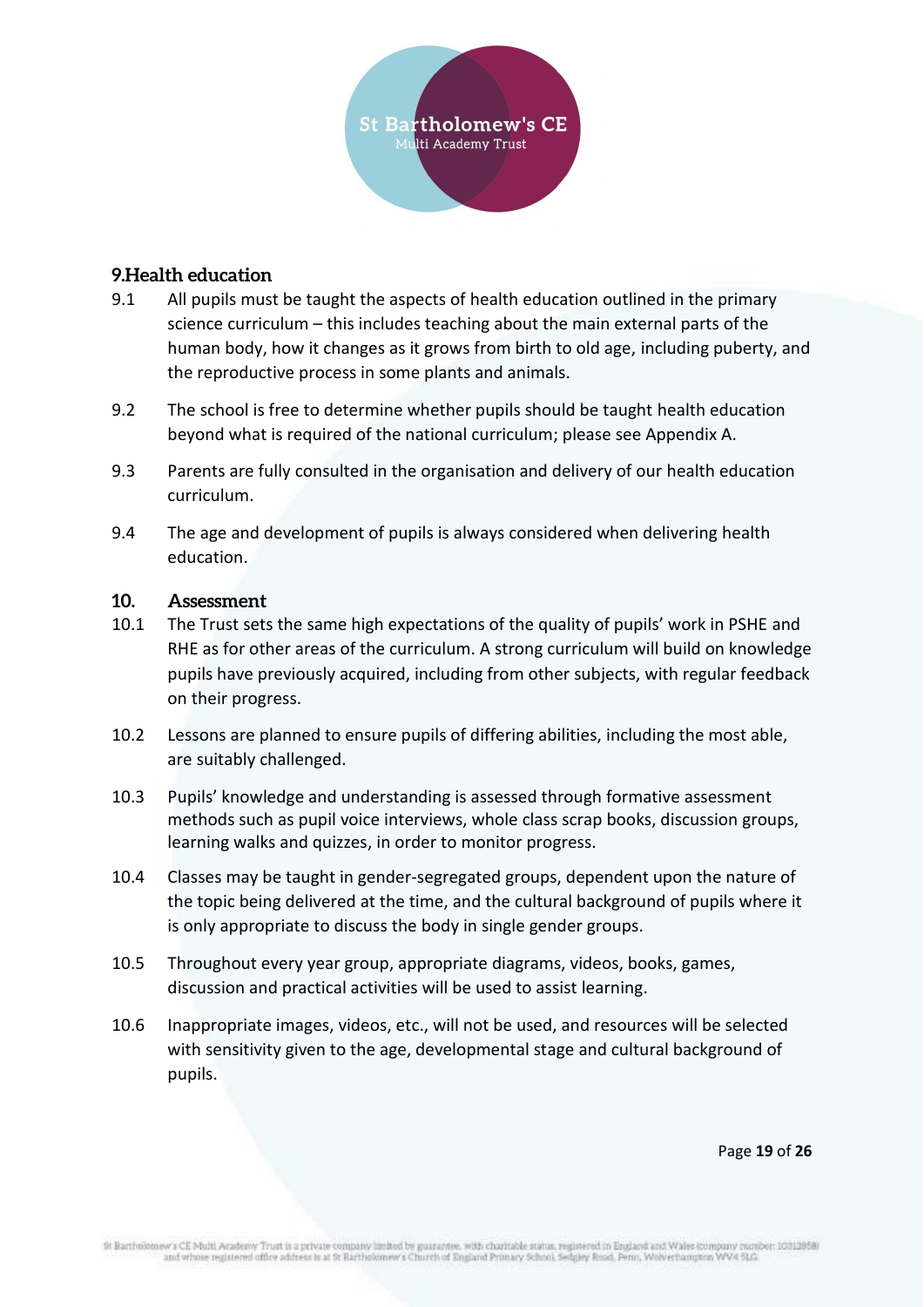

- 10.7 Pupils will be prevented from accessing inappropriate materials on the internet when using such to assist with their learning. The prevention measures taken to ensure this are outlined in the school's E-safety Policy.
- 10.8 Teachers will establish what is appropriate for one-to-one and whole-class settings, and alter their teaching of the programme accordingly.
- 10.9 Teachers will ensure that pupils' views are listened to and will encourage them to ask questions and engage in discussion. Teachers will answer questions sensitively, honestly and appropriate to the pupil's age.
- 10.10 The programme will be designed to focus on boys as much as girls, and activities will be planned to ensure both are actively involved, matching their different learning styles.
- 10.11 Teachers will focus on the importance of marriage and healthy relationships, though sensitivity will always be given as to not stigmatise pupils based on their home circumstances.
- 10.12 Teachers will ensure that lessons are centred around reducing stigma, particularly in relation to mental wellbeing, and encouraging openness through discussion activities and group work.
- 10.13 Teachers will ensure lesson plans focus on challenging perceived views of pupils based on protected characteristics, through exploration of, and developing mutual respect for, those different to themselves.
- 10.14 Any resources or materials used to support learning will be formally assessed by the RHE subject leader before use to ensure they are appropriate for the age and maturity of pupils, and sensitive to their needs.
- 10.15 In teaching the curriculum, teachers will be aware that pupils may raise topics such as self-harm and suicide. When talking about these topics in lessons, teachers will be aware of the risks of encouraging these behaviours and will avoid any resources or material that appear as instructive rather than preventative.

Page **20** of **26**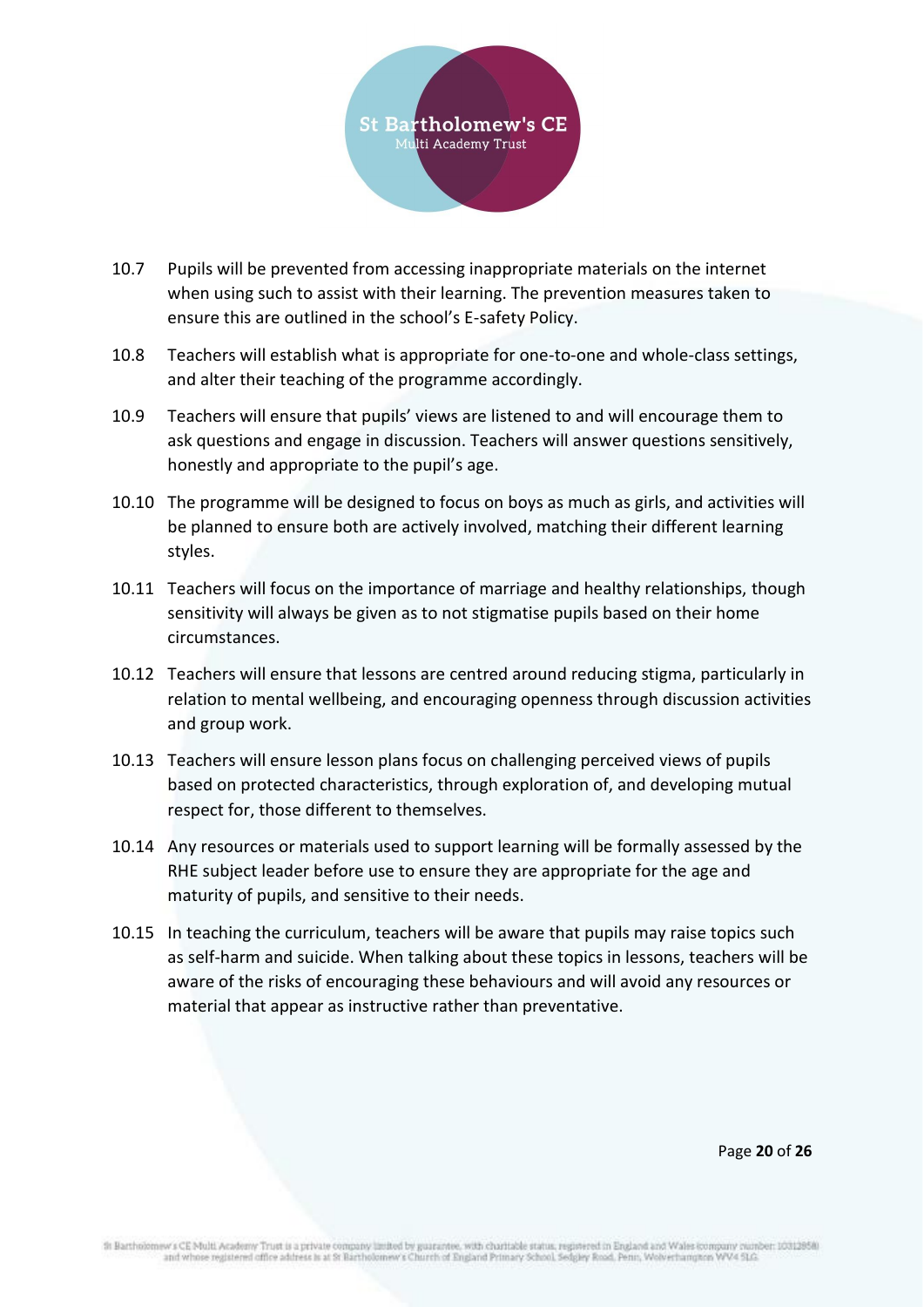

- 10.16 Whilst there are no formal examinations for the RHE curriculum, the school will undertake informal assessments to determine pupil progress – these include the following:
	- Written tasks
	- Group presentations
	- Group tasks
	- Discussions
	- Pupil voice interviews

#### <span id="page-20-0"></span>**11.Working with external experts**

- 11.1 External experts may be invited to assist from time-to-time with the delivery of the programme and will be expected to comply with the provisions of this policy.
- 11.2 The school will ensure all visitor credentials are checked before they are able to participate in delivery of the curriculum, in line with the Visitor Policy.
- 11.3 The school will ensure that the teaching delivered by the external expert fits with the planned curriculum and this policy.
- 11.4 Before delivering the session, the school will discuss the details of the expert's lesson plan and ensure that the content is age-appropriate and accessible for the pupils.
- 11.5 The school will also ask to see the materials the expert intends to use, as well as a copy of the lesson plan, to ensure it meets all pupils' needs, including those with SEND.
- 11.6 The school will agree with the expert the procedures for confidentiality, ensuring that the expert understands how safeguarding reports should be dealt with in line with the Child Protection and Safeguarding Policy.
- 11.7 The intended use of external experts is to enhance the curriculum delivered by teachers, rather than as a replacement for teachers.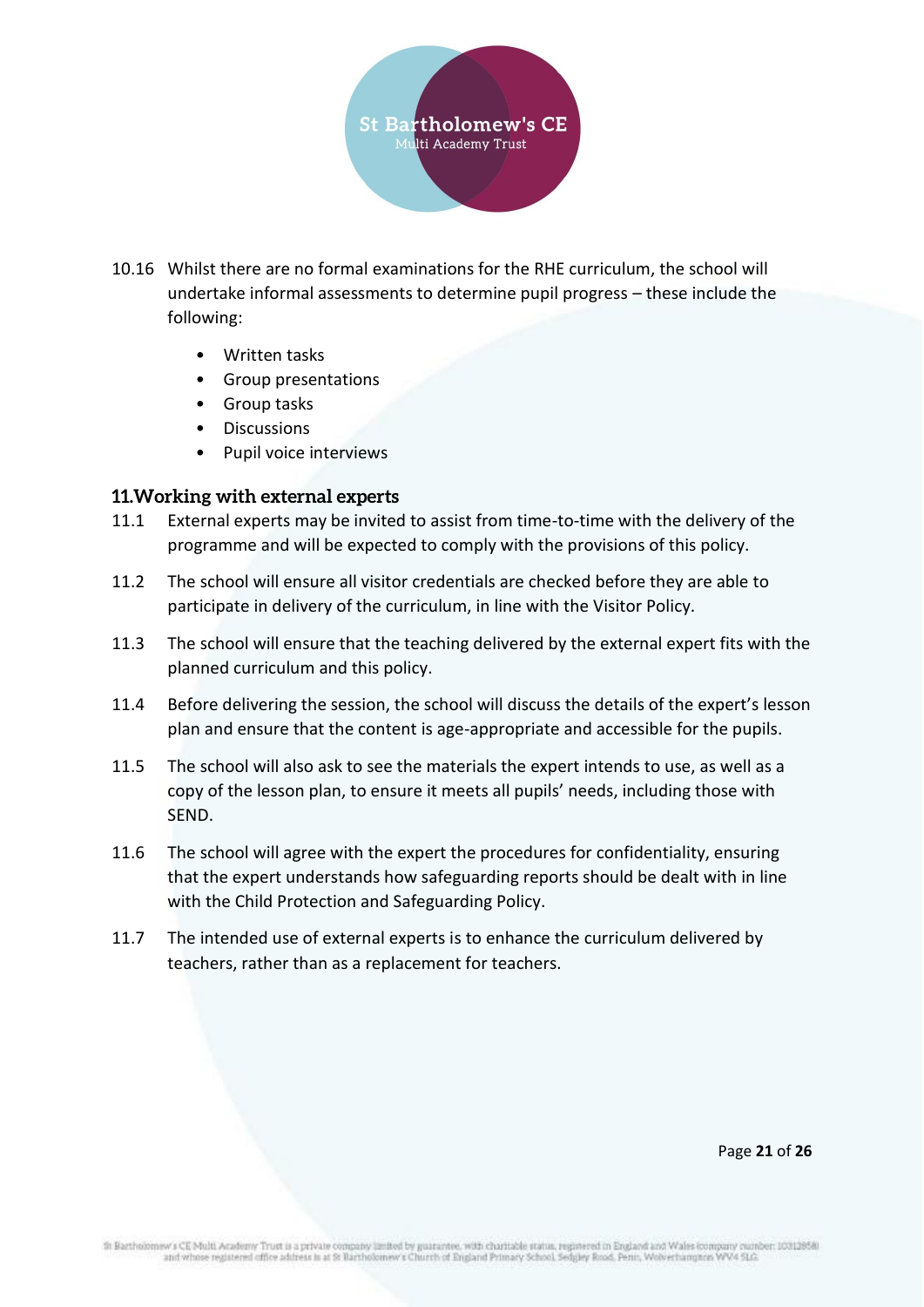

## <span id="page-21-0"></span>**12.Equality and accessibility**

- 12.1 The school understands its responsibilities in relation to the Equality Act 2010, specifically that it must not unlawfully discriminate against any pupil because of their:
	- Age
	- Sex
	- Sexual orientation
	- Race
	- Disability
	- Religion or belief
	- Gender reassignment
	- Pregnancy or maternity
	- Marriage or civil partnership
- 12.2 Our schools are committed to making reasonable adjustments wherever possible to promote accessibility and inclusivity of the curriculum.
- 12.3 Our schools understand that pupils with SEND or other needs (such as those with social, emotional or mental health needs) are entitled to learn about RHE, and the programme will be designed to be inclusive of all pupils.
- 12.4 Teachers will understand that they may need to be more explicit and adapt their planning of work and teaching methods in order to appropriately deliver the programme to pupils with SEND or other needs.
- 12.5 Provisions under the Equality Act 2010 allow our schools to take positive action, where it can be evidenced to be proportionate, to respond to particular disadvantages affecting a group because of a protected characteristic. For example, we could consider taking positive action to support girls if there was evidence that they were being disproportionately subjected to sexual violence of sexual harassment.
- 12.6 When deciding whether support is necessary to support pupils with a particular protected characteristic, we will consider our pupils' needs, including the gender and age range of our pupils.

Page **22** of **26**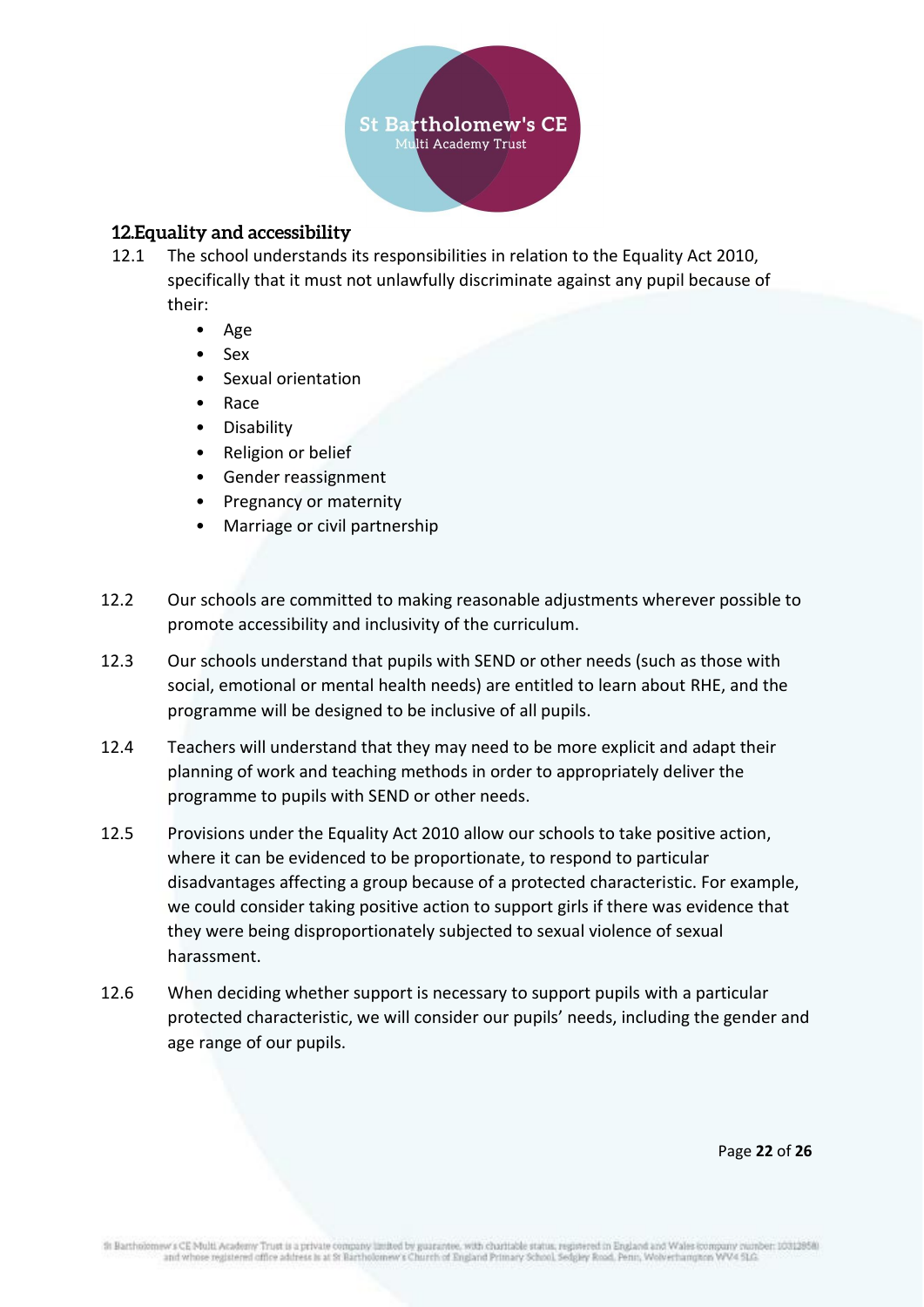

12.7 In order to foster healthy and respectful peer-to-peer communication and behaviour between boys and girls, the school implements a robust Behavioural Policy, as well as a Child Protection and Safeguarding Policy, which set out expectations of pupils.

#### <span id="page-22-0"></span>**13.Curriculum links**

- 13.1 The school seeks opportunities to draw links between RHE and other curriculum subjects wherever possible to enhance pupils' learning.
- 13.2 RHE will be linked to the following subjects in particular:
	- Science pupils learn about the main external parts of the body and changes to the body as it grows from birth to old age, including puberty.
	- Computing and ICT pupils learn about e-safety, including how to use technology safely, responsibly, respectfully and securely, how to keep personal information private and how to access help and support.
	- PE pupils explore various physical activities, are physically active for sustained periods of time, engage in competitive sport and understand how exercise can lead to healthier lifestyles.
	- Citizenship pupils learn about the requirements of the law, their responsibilities and the possible consequences of their actions.
	- PSHE pupils learn about respect and difference, values and characteristics of individuals.

#### <span id="page-22-1"></span>**14.Withdrawing from the subjects**

14.1 Relationships and health education are statutory at primary and parents do not have the right to withdraw their child from the subjects.

[Schools delivering sex education alongside relationships education only]

- 14.2 As sex education is not statutory at primary level (other than what must be taught as part of the science curriculum), parents have the right to request to withdraw their child from all or part of the sex education curriculum.
- 14.3 The Headteacher/Head of School will automatically grant withdrawal requests in accordance with point 14.2; however, the Headteacher/Head of School will discuss the request with the parent and, if appropriate, their child, to ensure that their wishes are understood and to clarify the nature and purpose of the curriculum.

Page **23** of **26**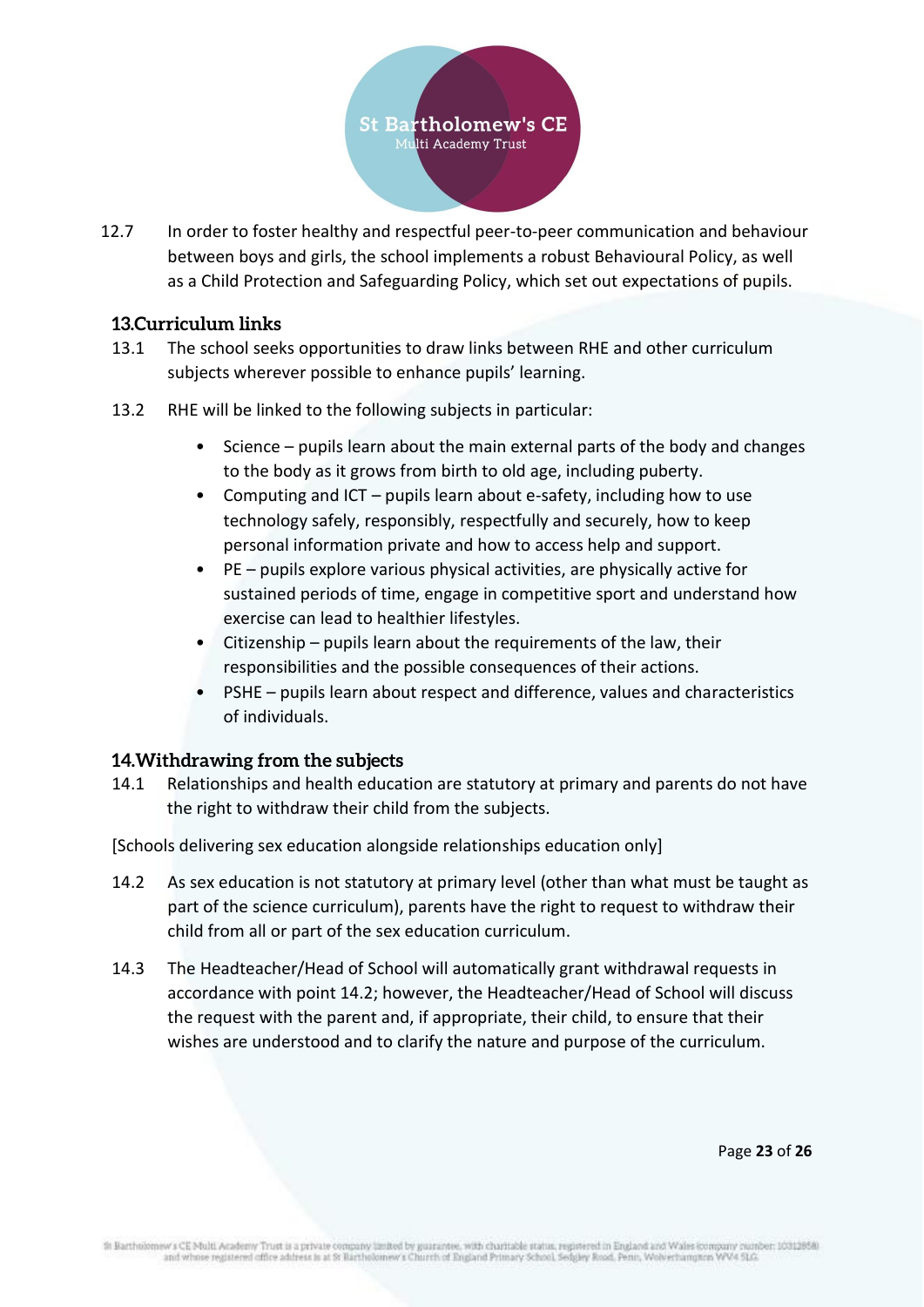

- 14.4 The Headteacher/Head of School will discuss with the parent, the benefits or receiving this important education and any adverse effects that withdrawal may have on the pupil – this could include, for example, social and emotional effects of being excluded.
- 14.5 The Headteacher/Head of School will keep a record of the discussion between themselves, the pupil and the parent.
- 14.6 The Headteacher/Head of School will grant a parent's request to withdraw their child from sex education, other than the content that must be taught as part of the science curriculum.
- 14.7 The parent will be informed in writing of the Headteacher/Head of School's decision.
- 14.8 Where a pupil is withdrawn from sex education, the Headteacher/Head of School will ensure that the pupil receives appropriate alternative education.

#### <span id="page-23-0"></span>**15.Behaviour**

- 15.1 The school has a zero-tolerance approach to bullying. We aim to foster a culture based on mutual respect and understanding for one another.
- 15.2 Any bullying incidents caused as a result of the RHE programme, such as those relating to sexual orientation, will be dealt with as seriously as other bullying incidents within the school.
- 15.3 Any occurrence of these incidents will be reported to a member of school staff, who will then discipline the pupil once they are on school premises.
- 15.4 These incidents will be dealt with following the processes in our Behaviour Policy and Anti-Bullying Policy.
- 15.5 The Headteacher/Head of School will decide whether it is appropriate to notify the police or an anti-social behaviour coordinator in their LA of the action taken against a pupil.

Page **24** of **26**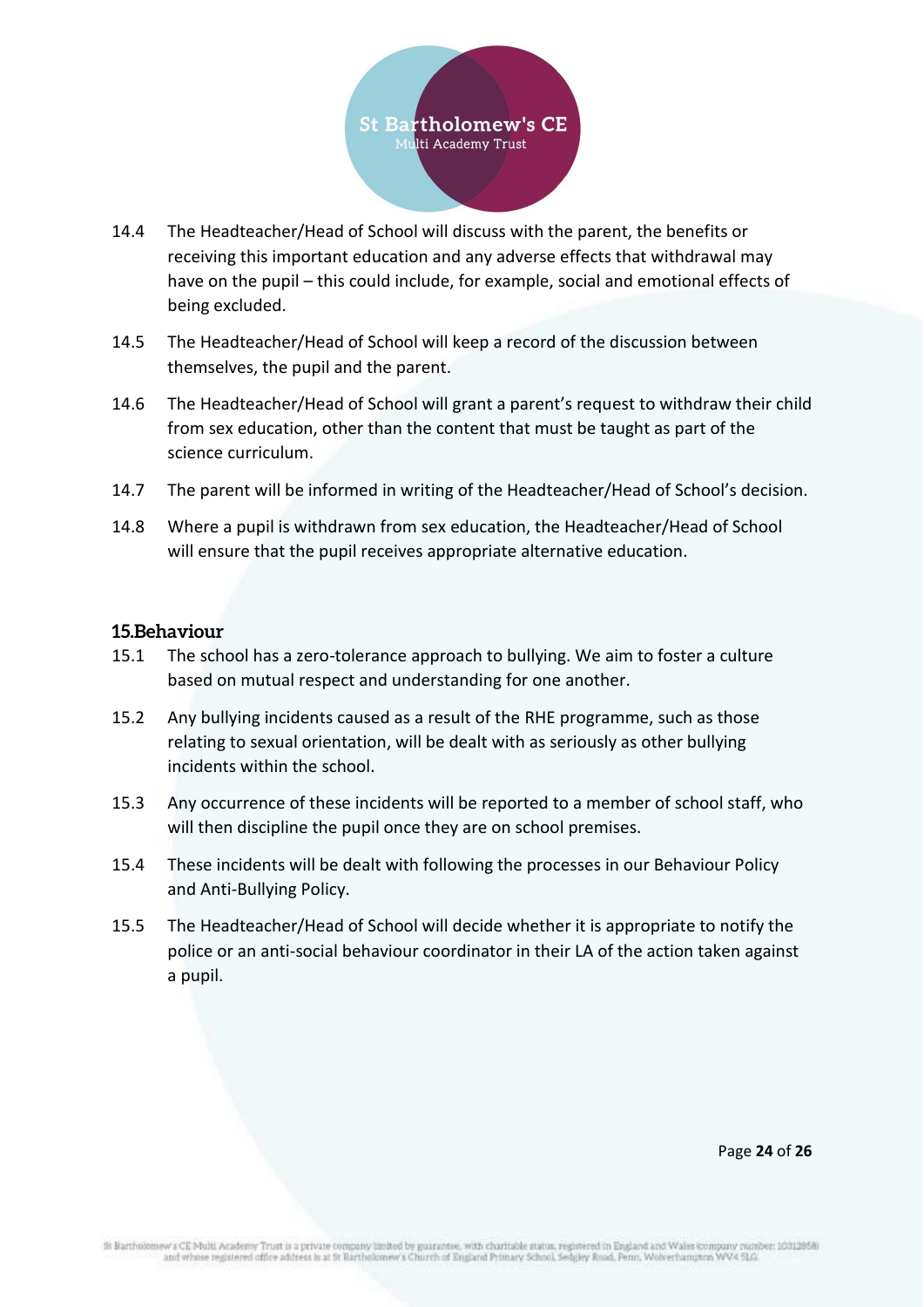

## <span id="page-24-0"></span>**16.Staff training**

- 16.1 All staff members in our Trust will undergo required training as appropriate, to ensure they are up-to-date with the RHE programme and associated issues and to ensure they are fully equipped to teach the subjects effectively.
- 16.2 Training of staff will also be scheduled around any updated guidance on the programme and any new developments, such as 'sexting', which may need to be addressed in relation to the programme.

## <span id="page-24-1"></span>**17.Confidentiality**

- 17.1 Confidentiality within the classroom is an important component of RHE, and teachers are expected to respect the confidentiality of their pupils as far as is possible.
- 17.2 Teachers will, however, alert the Headteacher/Head of School about any suspicions of inappropriate behaviour or potential abuse as per the Trust's Safeguarding and Child Protection Policy.
- 17.3 Pupils will be fully informed of the school's responsibilities in terms of confidentiality and will be aware of what action may be taken if they choose to report a concern or make a disclosure.
- 17.4 Any reports made during lessons, or as a result of the content taught through the curriculum, will be reported to the DSL and handled in accordance with the Safeguarding and Child Protection Policy.

#### <span id="page-24-2"></span>**18.Monitoring quality**

- 18.1 The PSHE subject leader is responsible for monitoring the quality of teaching and learning for the subjects.
- 18.2 The PSHE subject leader will conduct subject monitoring which will include a mixture of the following:
	- Self-evaluations
	- Learning walks
	- Work scrutiny
	- Pupil voice interviews

Page **25** of **26**